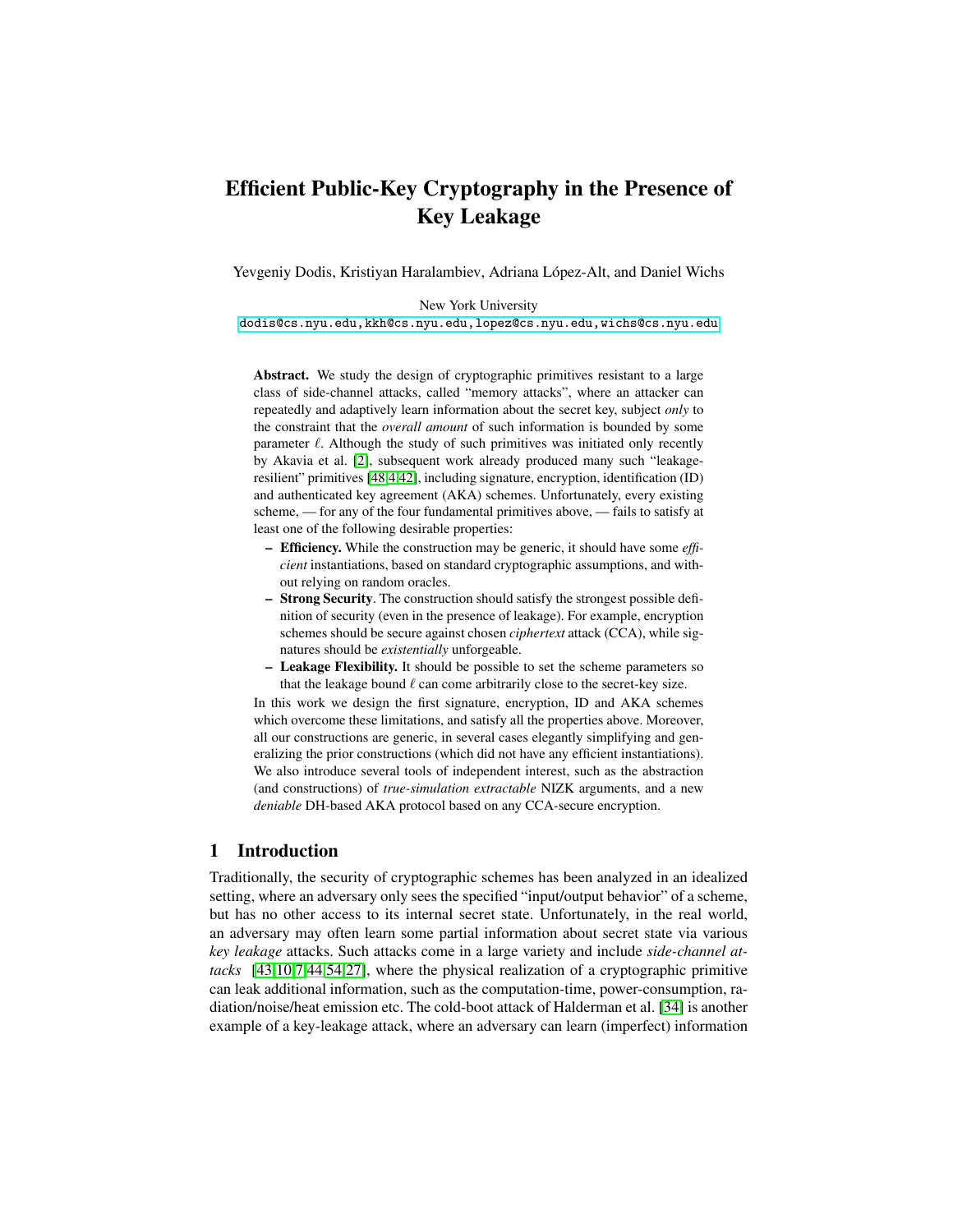about memory contents of a machine, even after the machine is powered down. Schemes that are proven secure in an idealized setting, without key leakage, may become completely insecure if the adversary learns even a small amount of information about the secret key. Indeed, even very limited leakage attacks have been shown to have devastating consequences for the security of many natural schemes.

Unfortunately, it is unrealistic to assume that we can foresee, let alone block, all of the possible means through which key leakage can occur in real-world implementations of cryptographic schemes. Therefore, the cryptographic community has recently initiated the investigation of increasingly general (formally modeled) classes of leakage attacks, with the aim of constructing *leakage-resilient* cryptographic schemes that remain provably secure even in the presence of such attacks. Of course, if an adversary can get unrestricted information about the secret key, then she can learn the key in its entirety and the security of the system is necessarily compromised. Therefore, we must first place some "upper bound" on the type or amount of information that the adversary can learn. The nature of such bounds varies in the literature, as we survey later. For this work, we only restrict the *amount*, but not the *type*, of information that an adversary can learn through a key-leakage attack. In particular, we will assume that the attacker can learn *any efficiently computable function of the secret key* sk, subject only to the constraint that the total amount of information learned (i.e. the output size of the leakage function) is bounded by  $\ell$  bits, where  $\ell$  is called the "leakage parameter" of the system.<sup>[1](#page-1-0)</sup> Clearly, at this level of generality, the secret-key size  $s$  must be strictly greater than the leakage-parameter  $\ell$ .<sup>[2](#page-1-1)</sup> Therefore, the quantity  $\ell/s$  can be thought as the *relative leakage* of the system, with the obvious goal to make it as close to 1 as possible.

Our model of leakage-resilience was recently introduced by Akavia et al. [\[2\]](#page-15-0), but already attracted a lot of attention from the cryptographic community [\[48,](#page-17-0)[4,](#page-15-1)[42,](#page-17-1)[3\]](#page-15-4). In particular, as we survey later, we already know many "leakage-resilient" primitives, including such fundamental primitives as signature schemes, encryption schemes, identification (ID) schemes and authenticated key agreement (AKA) protocols. Unfortunately, we observe that every existing scheme, — for any of the four fundamental primitives above, — fails to satisfy at least one of the following desirable properties:

- Efficiency. While the proposed construction may be based on some generic cryptographic primitives, — which is in fact preferable for modular design, — it should have some *efficient* instantiations, based on standard cryptographic assumptions, and without relying on random oracles. We view this property as the main property we will strive to achieve.
- Strong Security. The construction should satisfy the strongest possible definition of security (even in the presence of leakage). For example, encryption schemes should be secure against chosen *ciphertext* attack (CCA), while signatures should be *existentially* unforgeable, etc.

<span id="page-1-0"></span><sup>&</sup>lt;sup>1</sup> More formally, we allow adaptive measurements, as long as the sum of leaked outputs is bounded by  $\ell$ .

<span id="page-1-1"></span> $2$  In fact, our actual constructions easily extend to the more general "noisy leakage" model of Naor and Segev [\[48\]](#page-17-0), where the outputs can be longer than s, as long as the "average minentropy" of sk drops by at most  $\ell$  bits. However, we do not pursue this generalization, in order to keep our notation simple.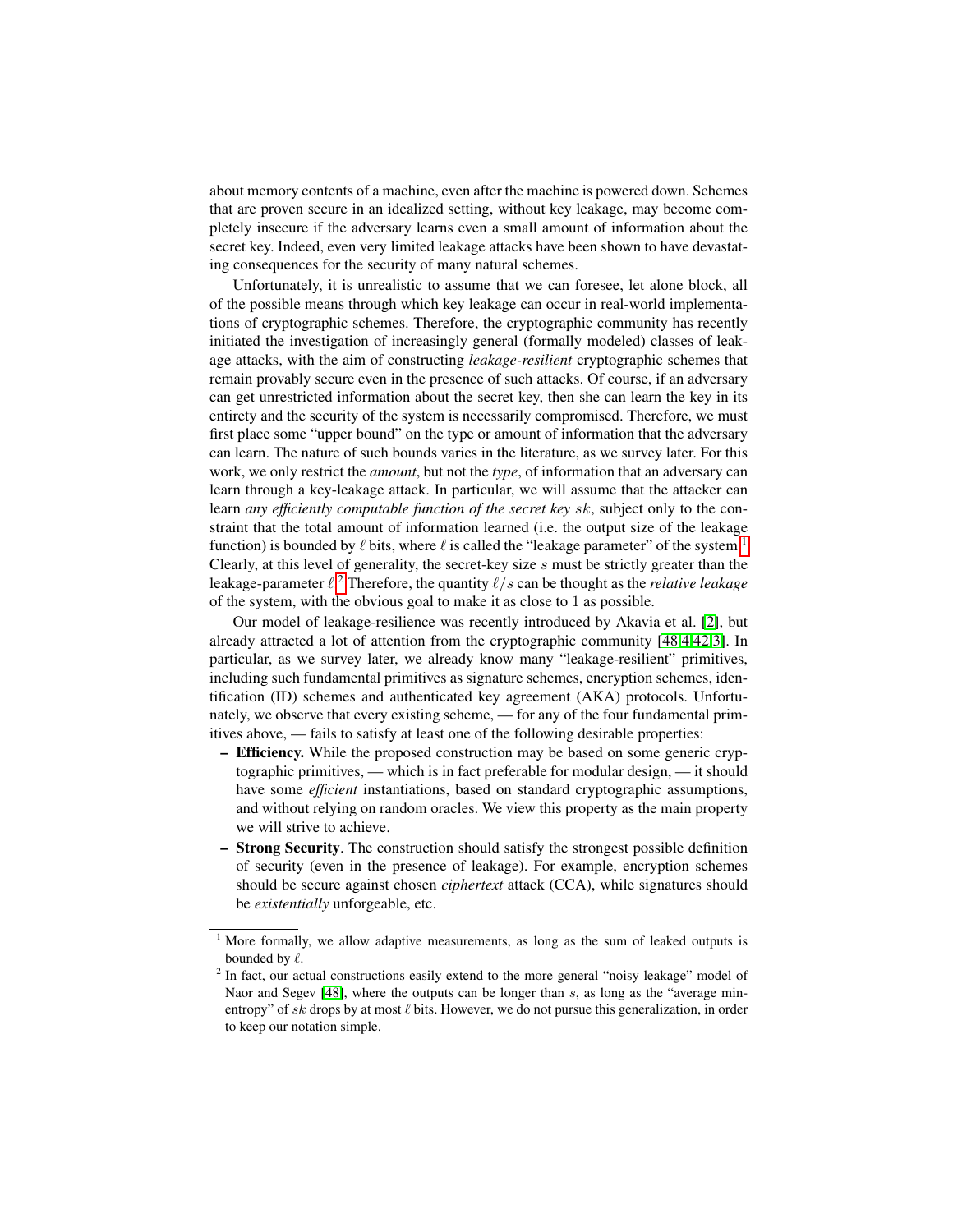– Leakage Flexibility. It should be possible to set the parameters of the schemes so that the relative leakage  $\ell/s$  is arbitrarily close to 1. We call such schemes *leakageflexible*.

### 1.1 Our Results

In this work we design the first signature, encryption, ID and AKA schemes which simultaneously satisfy the efficiency, strong security and leakage flexibility properties mentioned above. Moreover, all our constructions are generic. This means that the actual construction is modularly defined and explained using natural simpler blocks, and its security against key leakage is also proven no matter how these simpler blocks are (securely) implemented. However, unlike the prior generic constructions, which did not have any known efficient instantiations (at least, with the desired security and flexibility we seek), ours are yet more general, which will allow us to obtain several efficient instantiations. Given this fact, it is not surprising that our contributions can be roughly split into two categories: "conceptual" contributions, allowing us to obtain more general (and, yet, conceptually simpler) leakage-resilient constructions, and "concrete" contributions, allowing us to instantiate our general schemes efficiently.

CONCEPTUAL CONTRIBUTIONS. As we will see, existing schemes (e.g., signature and CCA-encryption) could be largely divided into two categories: potentially efficient schemes, with some *inherent* limitation not allowing them to achieve relative leakage approaching 1 (which also prevents us from using these ideas for our purposes), and more theoretical schemes [\[48,](#page-17-0)[42\]](#page-17-1), achieving good relative leakage, but relying on the notion of *simulation-sound* non-interactive zero-knowledge (ss-NIZK) [\[56\]](#page-17-5). Informally, ss-NIZK proofs remain sound even if the attacker can see simulated proofs of arbitrary (even false) statements. Unfortunately, it appears that the existing cryptographic machinery does not allow us to instantiate non-trivial ss-NIZK proofs efficiently.[3](#page-2-0) On the other hand, a recent breakthrough result of Groth-Sahai [\[33\]](#page-16-2) showed that one can obtain efficient *non-simulation-sound* NIZK proofs for a non-trivial class of languages. While the techniques of [\[31\]](#page-16-3) could be applied to Groth-Sahai proofs to achiehve ss-NIZKs, it is a non-trivial "exercise" and the resulting proofs are *significantly* less efficient, as the construction involves OR-proofs for Groth-Sahai languages. Therefore, our first idea was to try to generalize the existing constructions sufficiently, making them rely only on regular NIZKs, in the hope that such NIZKs can then be instantiated using the powerful Groth-Sahai techniques.

In the end, this is indeed what we realized. However, in the process we also abstracted away an elegant notion of independent interest: *true-simulation extractable* (tSE) NIZKs. While similar to the notion of simulation-sound extractable NIZKs [\[31\]](#page-16-3), it involves a subtle but rather important difference: whether the adversary has oracle access to simulated proofs for arbitrary (even false) statements or only true ones. Intuitively, both the Naor-Segev's leakage-resilient CCA encryption [\[48\]](#page-17-0) and Katz-Vaikuntanathan's leakage-resilient signature scheme [\[42\]](#page-17-1) used the technique of encrypting a witness x for some relation R, and then providing a ss-NIZK proof  $\varphi$  that the

<span id="page-2-0"></span><sup>&</sup>lt;sup>3</sup> The work of [\[31\]](#page-16-3) constructs ss-NIZK proofs for practical languages and uses them to construct group signatures, but the resulting scheme has signature size of "thousands or perhaps even millions of group elements" [\[32\]](#page-16-4) despite being constant.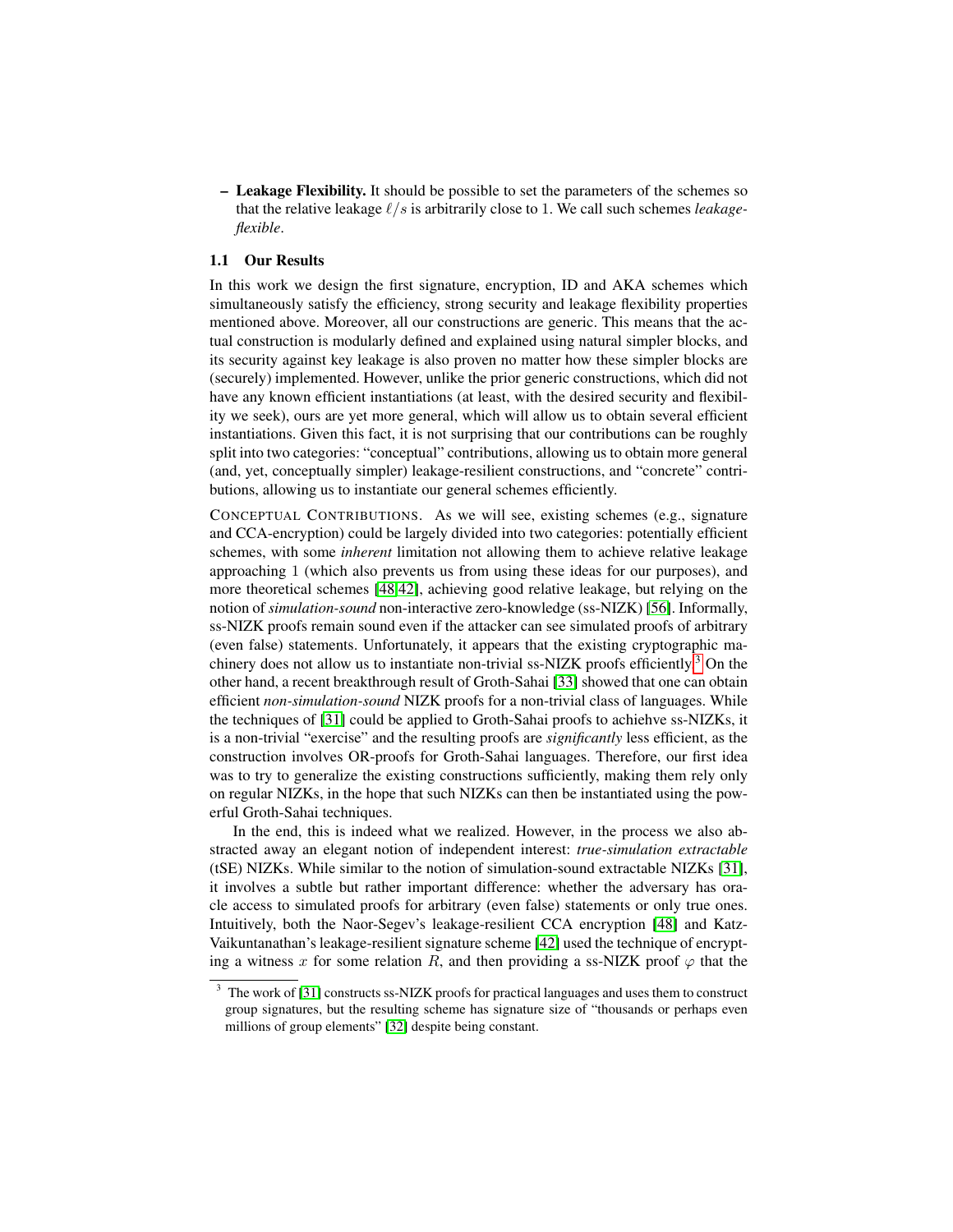|           | Reference Unforgeability | Model         |     | Leakage Efficient? |
|-----------|--------------------------|---------------|-----|--------------------|
| [4]       | Existential              | Random Oracle | 1/2 | Yes                |
| [4]       | Entropic                 | Random Oracle |     | Yes                |
| [42]      | Existential              | Standard      |     | No                 |
| This Work | Existential              | Standard      |     | Yes                |

<span id="page-3-2"></span>Table 1. Previous work on leakage-resilient signatures and results of this work

ciphertext  $c$  indeed contains the encryption of a valid witness  $x$ . The main reason for using this technique is to allow the reduction to extract a valid witness from any "new" valid pair  $(c^*, \varphi^*)$  produced by the attacker A (who saw many such valid pairs earlier). In this paper, we will abstract this property into the tSE notion mentioned above (of which the above mentioned technique is a specific example, where the pair  $(c, \varphi)$ together makes up a single tSE-NIZK proof). Moreover, we show that true-simulation extractability, as we abstract it, is *precisely* the right notion for generalizing and proving the security of the previous constructions. This has two positive effects. First, it makes the generic constructions of CCA-encryption and signatures somewhat more intuitive, both for proving and understanding. For example, the traditional "double-encryption" paradigm of Naor-Yung [\[49\]](#page-17-6) for designing CCA-secure schemes from chosen-plaintext secure (CPA-secure) schemes, also used by [\[48\]](#page-17-0) in the context of key leakage, can be stated as "CPA-encrypting message  $m$  under two keys and proving plaintext equality". Using our more general "simulation-extractability view", it is now stated as "CPAencrypting  $m$  and proving that one knows the plaintext". We believe that the latter view is not only more general, but also more intuitive as a way of explaining "CPAto-CCA" transformation. It also follows the original intuition of Rackoff and Simon [\[55\]](#page-17-7), who combine CPA-encryption with NIZK-POK to achieve CCA-encryption, but in the model where the sender also has a secret key. A similar discussion is true for our signature constructions.

Second, we show a generic way to build tSE-NIZKs which *avoids using (expensive) ss-NIZKs*. Instead, our method uses *regular* NIZKs and *any* CCA-secure encryption scheme.[4](#page-3-0) Perhaps surprisingly, given the current state-of-the-art NIZK and CCA schemes, the combination "CCA + NIZK" appears to be much more efficient in practice than the combination "CPA + ss-NIZK".<sup>[5](#page-3-1)</sup> As a result, we were able to provide a general framework for building leakage-flexible signature and CCA-encryption schemes, eventually allowing us to efficiently instantiate our schemes (by avoiding using ss-NIZKs). We summarize our results for signature and CCA-encryption schemes in Tables [1](#page-3-2) and [2,](#page-4-0) also comparing them to the best prior constructions. In all the tables, the "sub-optimal" entries (for efficiency, security, model or relative leakage of prior constructions) are written in italics, and most prior rows are also explained in the related work Section [1.2.](#page-5-0) For signatures, we stress that no efficient construction in the standard model was known prior to our work, for any non-trivial relative leakage fraction (let alone 1).

Once we have efficient leakage-flexible signature schemes, we can obtain ID and AKA schemes with the same properties. The signature-based AKA protocol is not de-

<span id="page-3-0"></span><sup>4</sup> This is OK for the signature application, but might appear strange for our CCA-encryption application, as we need "CCA to get CCA". However, as a building block for tSE-NIZKs, we only need *standard* CCA schemes and as a result obtain *leakage-resilient* CCA schemes.

<span id="page-3-1"></span>

<sup>&</sup>lt;sup>5</sup> Indirectly, the same realization was made by Groth [\[32\]](#page-16-4) and Camenisch et al. [\[11\]](#page-15-5).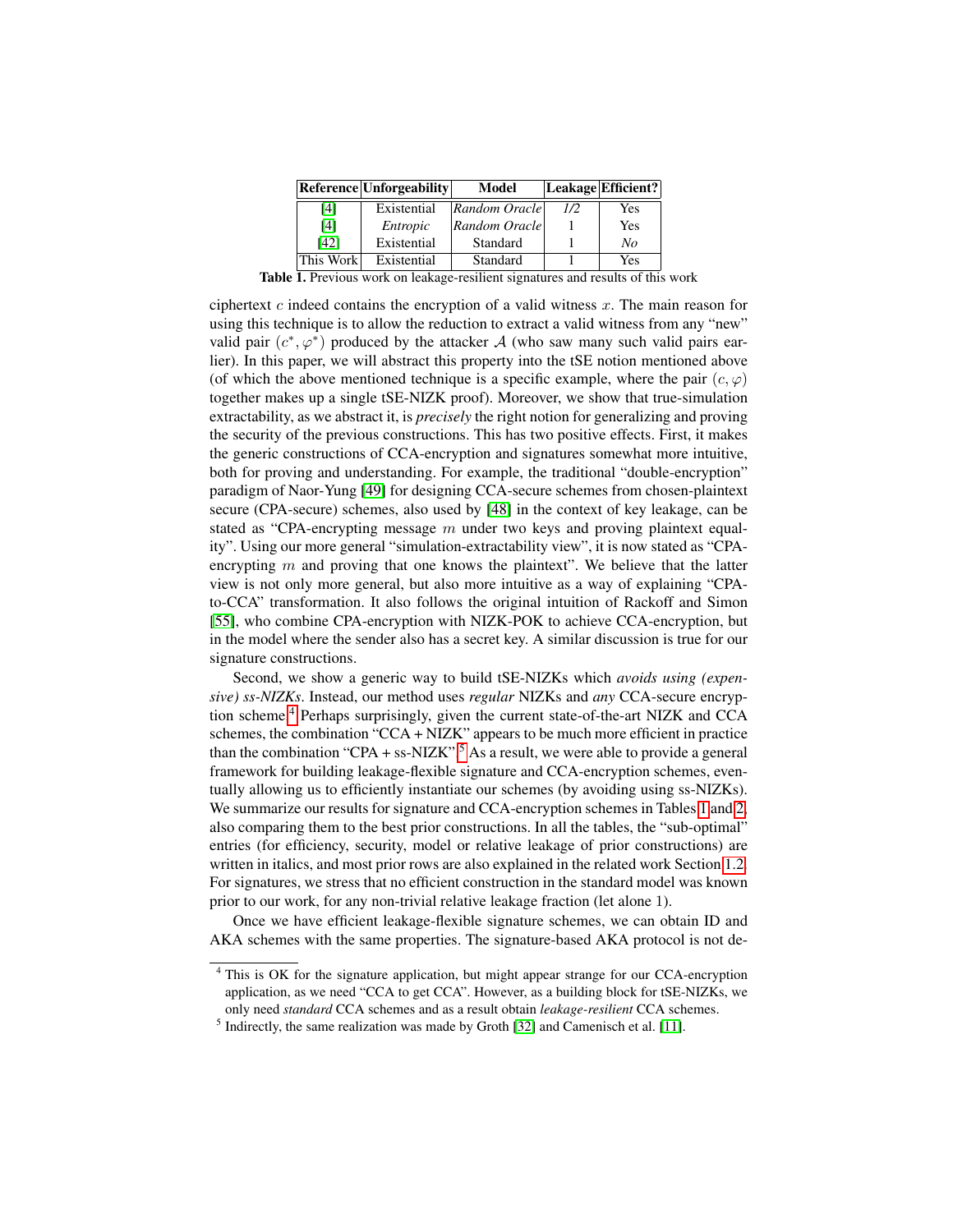| Reference Attack Model Leakage Efficient? |              |     |     |
|-------------------------------------------|--------------|-----|-----|
| [2,48]                                    | CPA Standard |     | Yes |
| [48]                                      | CCA Standard | 1/6 | Yes |
| [48]                                      | CCA Standard |     | No  |
| This Work   CCA   Standard                |              |     | Yes |

|  | Table 2. Previous work on leakage-resilient encryption and results of this work |  |
|--|---------------------------------------------------------------------------------|--|

<span id="page-4-0"></span>

| <b>Reference</b><br><b>Security</b> |                                   |          |     | Model Leakage Efficient? |
|-------------------------------------|-----------------------------------|----------|-----|--------------------------|
| [4]                                 | <i>Pre-Impersonation</i> Standard |          |     | Yes                      |
| [4]                                 | Anytime                           | Standard | 1/2 | Yes                      |
| $[42]$ (implicit)                   | Anytime                           | Standard |     | No                       |
| This Work                           | Anytime                           | Standard |     | Yes                      |

<span id="page-4-1"></span>Table 3. Previous work on leakage-resilient identification schemes and results of this work

niable. However, we also construct a *deniable* AKA protocol based on our construction of leakage-flexible CCA-secure encryption. We summarize our results for ID schemes in Table [3](#page-4-1) and for AKA protocols in Table [4.](#page-5-1) See Section [6](#page-14-0) for details.

CONCRETE CONTRIBUTIONS. As we explained above, we generically reduce the question of building efficient leakage-flexible ID schemes and AKA protocol to the question of efficiently instantiating our leakage-flexible signature and/or encryption schemes. Such instantiations are given in Section [5.](#page-12-0) We also explained how the latter instantiations became possible in our work, since we gave generic constructions of both primitives based on the new notion of tSE-NIZK, and then showed that satisfying this notion may be possible using *ordinary* NIZKs for appropriate languages, without relying on the expensive simulation-sound NIZKs. Unfortunately, efficient construction of (even ordinary) NIZKs, due to Groth and Sahai [\[33\]](#page-16-2), are only known for a pretty restrictive class or languages in bilinear groups. Thus, obtaining a *concrete* efficient instantiation still requires quite a substantial effort.

Specifically, all the building blocks have to be instantiated efficiently, and expressed in a form such that the resulting NP relation satisfies the severe limitations imposed by the Groth-Sahai NIZKs. For example, to build leakage-resilient CCA-encryption, we need to have an efficient leakage-flexible CPA scheme, a CCA scheme supporting labels and a one-time signature scheme, all connected together by an efficient NIZK for a complicated "plaintext equality" relation. Similarly, for leakage-resilient signature schemes, we need an efficient second-preimage resistant (SPR; see Definition [1\)](#page-7-0) relation and a CCA scheme supporting labels, once again connected by an efficient NIZK for a complex relation. Not surprisingly, such tasks cannot typically be done by simply combining "off-the-shelf" schemes from the literature. At best, it requires very careful selection of parameters to make everything "match", followed by a round of further efficiency optimizations. Usually, though, it requires the design of new primitives, which work well with other known primitives, to enable efficient NIZK. For example, in this work, we designed two new SPR relations (see Section [5\)](#page-12-0), since prior SPR relations did not appear to mesh well with our CCA encryption scheme. To emphasize the importance of the new SPR relations, we point out that combining previous constructions with Groth-Sahai proofs would require committing to the witness bit-by-bit in order to achieve full extractability.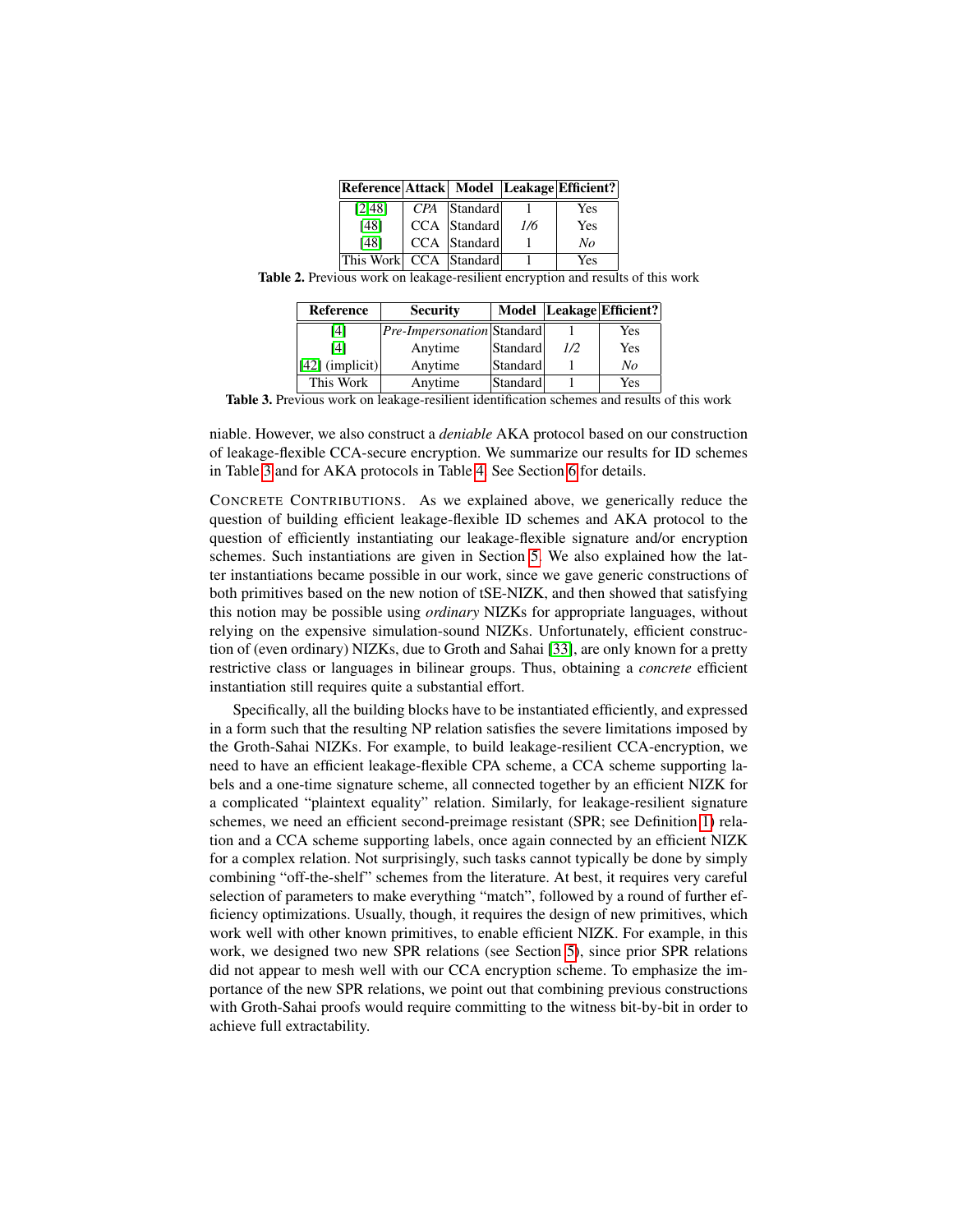| Reference                                                  | Model         |  | Leakage Deniable? Efficient? |     |
|------------------------------------------------------------|---------------|--|------------------------------|-----|
| [4]                                                        | Random Oracle |  | No                           | Yes |
| [4.42]                                                     | Standard      |  | $N_{O}$                      | No  |
| This Work                                                  | Standard      |  | $No/Yes^*$                   | Yes |
| * Our first AKA protocol is not deniable; our second — is. |               |  |                              |     |

<span id="page-5-1"></span>Table 4. Previous work on leakage-resilient AKA and results of this work.

Overall, we get two different efficient instantiations of both leakage-resilient signature and CCA encryption schemes in the standard model, based on standard (static and "fixed-length") assumptions in bilinear groups, called external Diffie-Hellman (SXDH) and Decision Linear (DLIN). The high-level idea of these schemes, as well as their efficiency, is described in Section [5.](#page-12-0) The actual low-level details of how to put "everything together" in the most efficient manner, is described in the full version [\[18\]](#page-15-6).

#### <span id="page-5-0"></span>1.2 Related Work

LEAKAGE-RESILIENCE AND MEMORY ATTACKS. Our model of leakage, sometimes called memory-attacks, was first proposed by Akavia et al. [\[2\]](#page-15-0), who also constructed CPA secure PKE and IBE schemes in this model under the *learning with errors (LWE)* assumption. Later Naor and Segev [\[48\]](#page-17-0) generalized the main ideas behind these constructions to show that all schemes based on *hash proof systems* (see [\[15\]](#page-15-7)) are leakageresilient. In particular, this resulted in efficient constructions based on the DDH and K-Linear assumptions, where the relative leakage on the secret key could be made to approach 1. Moreover, [\[48\]](#page-17-0) showed how to also achieve CCA security in this model by either: (1) relying on the generic (and inefficient) Naor-Yung paradigm where the leakage-rate can be made to approach 1 or (2) using efficient hash proof systems with leakage-rate only approaching 1/6. Unfortunately, it seems that the hash proof system approach to building CCA encryption is inherently limited to leakage-rates below  $1/2$ : this is because the secret-key consists of two components (one for verifying that the ciphertext is well-formed and one for decrypting it) and the proofs break down if either of the components is individually leaked in its entirety. The work of [\[3\]](#page-15-4) generalizes [\[48\]](#page-17-0) still further by showing how to construct leakage-resilient IBE schemes generically based on *identity-based hash proof systems*, with several instantiations.

Leakage-resilient signature schemes in the model of memory attacks were constructed in the random-oracle model by [\[4](#page-15-1)[,42\]](#page-17-1), and in the standard model by [\[42\]](#page-17-1). The random-oracle schemes are highly-efficient but suffer from two limitations. Firstly they rely on the Fiat-Shamir [\[25\]](#page-16-5) transform which is only known to be secure in the Random Oracle model and is not sound in general [\[30\]](#page-16-6). Secondly, the schemes can only tolerate leakage which approaches  $1/2$  of the secret key. On the other hand, the standard-model schemes allow for relative-leakage approaching 1, but are based on generic simulationsound NIZKs and do not come with an efficient instantiation.

The work of [\[4\]](#page-15-1) also constructs ID schemes and AKA protocols. For ID schemes, two notions of security were considered: a weaker notion called pre-impersonation leakage-resilience and a stronger notion called anytime leakage-resilience. Although efficient schemes in the standard model were given for both notions, the leakage resilience could be made to approach 1 only for pre-impersonation leakage while, for anytime leakage, the given schemes can only tolerate a leakage-rate below 1/2. For AKA schemes, a construction was given based on leakage-resilient signatures (only re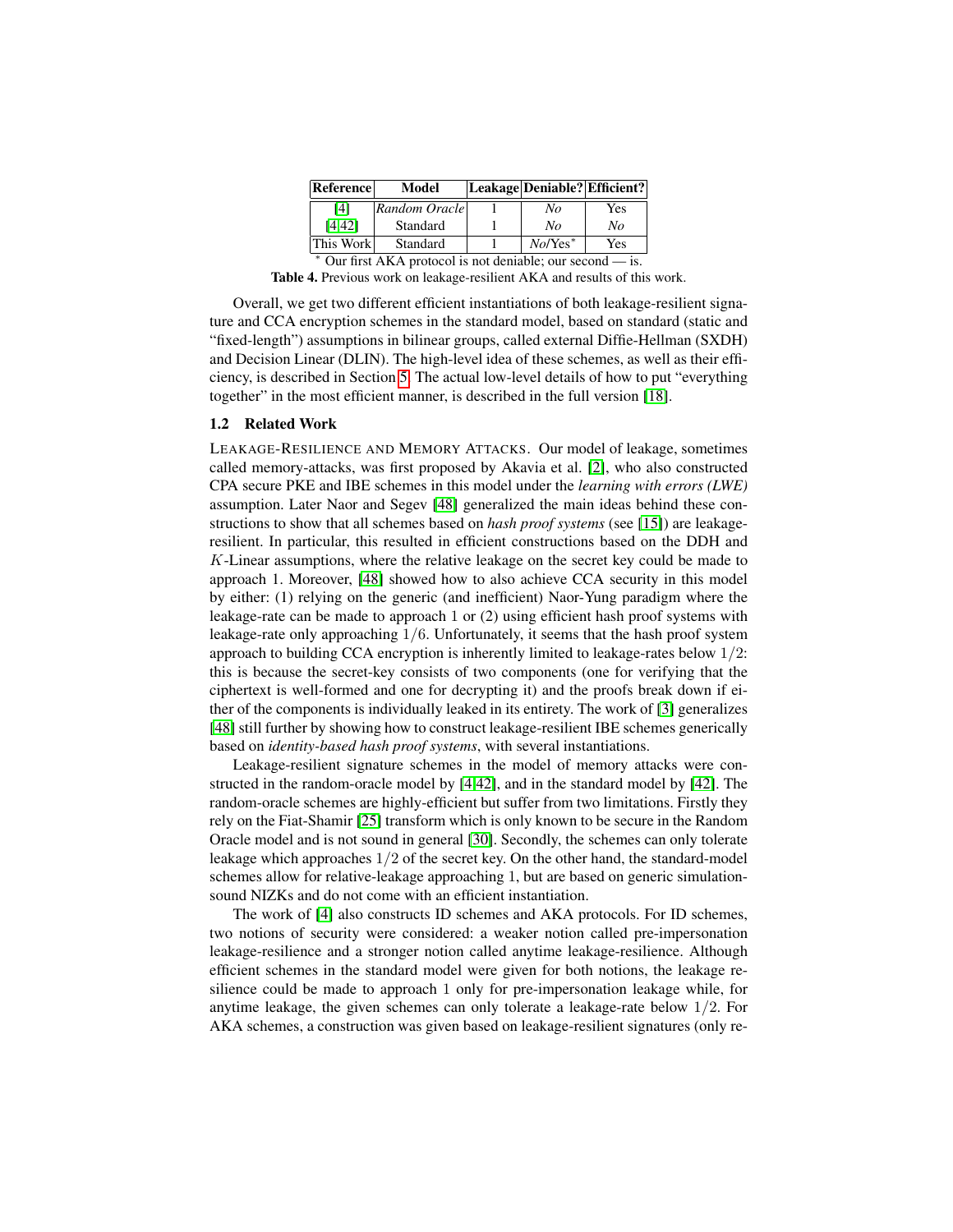quiring a weakened notion of security called entropic-unforgeability). Using the appropriate signature schemes, this yielded two types of constructions: efficient constructions in the random-oracle model and generic but inefficient constructions in the standard model (both of which have leakage-rates approaching 1).

OTHER MODELS OF LEAKAGE-RESILIENCE. Several other models of leakage-resilience have appeared in the literature. They differ from the model we described in that they restrict the *type*, as well as *amount*, of information that the adversary can learn. For example, *exposure resilient cryptography* [\[12](#page-15-8)[,20,](#page-16-7)[41\]](#page-17-8) studies the case where an adversary can only learn some small *subset of the physical bits of the secret key*. Similarly, [\[38\]](#page-16-8) studies how to implement arbitrary computation in the setting where an adversary can observe a small *subset o the physical wires of a circuit*. Most recently, [\[24\]](#page-16-9) study a similar problem, where the adversary can observe a low-complexity (e.g.  $AC^0$ ) function of the wires. Unfortunately, these models fail to capture many meaningful side-channel attacks, such as learning the hamming-weight of the bits or their parity.

In their seminal work, Micali and Reyzin [\[46\]](#page-17-9) initiated the formal modeling of sidechannel attacks under the axiom that *"only computation leaks information"* (OCLI), where each invocation of a cryptographic primitive leaks a function of *only* the bits accessed during that invocation. Several primitives have been constructed in this setting including stream ciphers [\[22,](#page-16-10)[53\]](#page-17-10) and signatures [\[23\]](#page-16-11). More recently, [\[40\]](#page-17-11) construct a general compiler that can secure *all primitives* in this setting assuming the use of some limited leak-free components and the existence of fully homomorphic encryption. On the positive side, the OCLI model only imposes a bound on the amount of information learned during each invocation of a primitive, but not on the overall amount of information that the attacker can get throughout the lifetime of the system. On the negative side, this model fails to capture many leakage-attacks, such as the cold-boot attack of [\[34\]](#page-16-1), where *all* memory contents leak information, even if they were never accessed.

Lastly, we mention models of leakage-resilience which are strictly stronger than the memory-attacks model. Firstly, the Bounded-Retrieval Model [\[16,](#page-15-9)[21,](#page-16-12)[4,](#page-15-1)[3\]](#page-15-4) imposes an additional requirement on leakage-resilient schemes, by insisting that they provide a way to "grow" the secret-key (possibly to many Gigabytes) so as to proportionally increase the amount of tolerated leakage, but without increasing the size of the publickey, the computational or communication efficiency of the scheme, or the lengths of the ciphertexts or signatures. The work of [\[4\]](#page-15-1) constructs "entropic" signatures, ID schemes and AKA protocols in this setting, while the work of [\[3\]](#page-15-4) constructs PKE and IBE schemes in this model. A different strengthening is the auxiliary input model [\[19](#page-16-13)[,17\]](#page-15-10) where the leakage is not necessarily bounded in length, but it is (only) assumed to be computationally hard to recover the secret-key from the leakage. The work of [\[19\]](#page-16-13) constructs symmetric-key encryption in this model, under a strengthening of the learning parity with noise (LPN) assumption, while [\[17\]](#page-15-10) constructs public-key encryption under the DDH and LWE assumptions. Yet another strengthening of the memory-attacks model, proposed by [\[29\]](#page-16-14), is to require that there is a single scheme (parameterized only by the security parameter) which can tolerate essentially any amount of relative-leakage where the exact-security of the scheme degrades smoothly as the relative-leakage increases. In this model, [\[29\]](#page-16-14) construct a symmetric-key encryption scheme.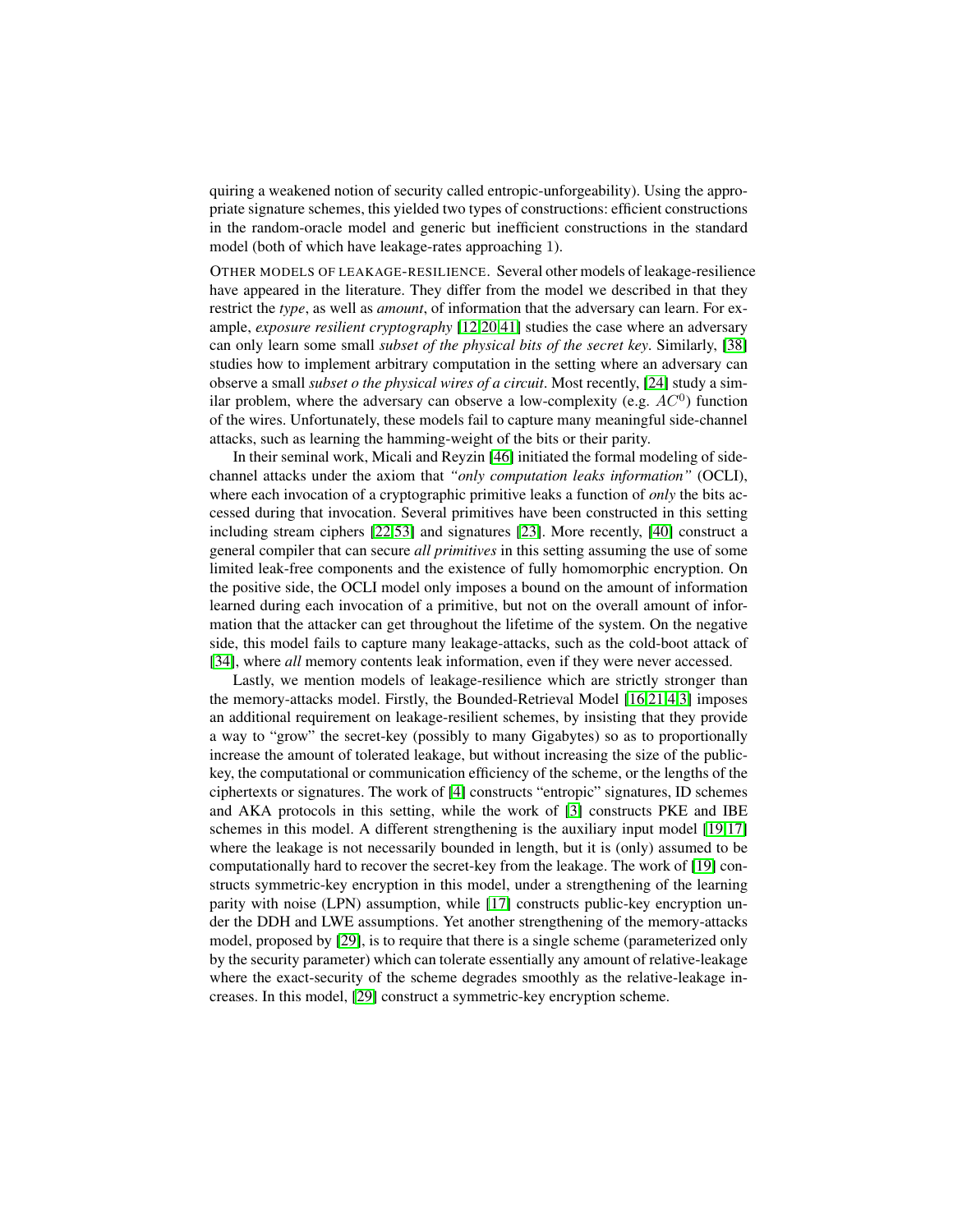## 2 Definitions of Leakage-Resilient Primitives

We model leakage attacks by giving the adversary access to a *leakage oracle*, which he can adaptively access to learn leakage on the secret key. A leakage oracle  $\mathcal{O}_{sk}^{\lambda,\ell}(\cdot)$  is parametrized by a secret key sk, a leakage parameter  $\ell$ , and a security parameter  $\lambda$ . A query to the leakage oracle consists of a function  $h_i: \{0,1\}^* \to \{0,1\}^{\alpha_i}$ , to which the oracle answers with  $y_i = h_i(sk)$ . We only require that the functions  $h_i$  be efficiently computable, and the total number of bits leaked is  $\sum_i \alpha_i \leq \ell$ .

<span id="page-7-0"></span>Definition 1 (Leakage Resilient Hard Relation). *A relation* R *with a randomized PPT sampling algorithm* KeyGen *is an*  $\ell$ -leakage resilient hard relation *if*:

- *− For any*  $(sk, pk)$  ← KeyGen $(1^{\lambda})$ *, we have*  $(sk, pk) \in R$ *.*
- $\blacksquare$  *There is a poly-time algorithm that decides if*  $(sk, pk) \in R$ .
- $-$  *For all PPT adversaries*  $\mathcal{A}^{\mathcal{O}_{sk}^{\lambda,\ell}(\cdot)}$  with access to the leakage oracle  $\mathcal{O}_{sk}^{\lambda,\ell}(\cdot)$ :

$$
\Pr\left[R(sk^*, pk) = 1 \mid (pk, sk) \leftarrow \text{KeyGen}(1^{\lambda}), sk^* \leftarrow \mathcal{A}^{\mathcal{O}_{sk}^{\lambda, \ell}(\cdot)}(pk)\right] \leq negl(\lambda)
$$

*Notice that without loss of generality, we can assume that A queries*  $\mathcal{O}_{sk}^{\lambda,\ell}(\cdot)$  *only once with a function*  $h$  *whose output is*  $\ell$  *bits.* 

**Definition 2** (Leakage Resilient Signatures). A signature scheme  $S =$  (KeyGen, Sign, SigVer) *is*  $\ell$ -leakage resilient *if*  $\forall$  *PPT* A *we have*  $Pr[A \text{ wins}] \leq negl(\lambda)$  *in the following game:*

- *1.* Key Generation: The challenger runs  $(vk, sk) \leftarrow \text{KeyGen}(1^{\lambda})$  and gives vk to A.
- 2. **Signing and leakage queries:**  $\mathcal{A}^{\mathcal{O}_{sk}^{\lambda,\ell}(\cdot),\mathcal{S}_{sk}(\cdot)}$  is given access to the leakage oracle  $\mathcal{O}_{sk}^{\bar{\lambda},\ell}(\cdot)$  and the signing oracle  $\mathcal{S}_{sk}(\cdot)$ . A query to the signing oracle  $\mathcal{S}_{sk}(\cdot)$  consists *of a message* m, to which the oracle responds with  $\sigma = \text{Sign}_{sk}(m)$ .
- *3. A outputs*  $(m^*, \sigma^*)$  *and* wins if  $\text{SigVer}_{vk}(m^*, \sigma^*) = 1$  *and*  $m^*$  *was not given to*  $S_{sk}(\cdot)$  *as a signing query.*

<span id="page-7-1"></span>Definition 3 (Leakage Resilient CCA-Secure Encryption). *We say that an encryption scheme*  $\mathcal{E} =$  (KeyGen, Enc, Dec) *is*  $\ell$ -leakage resilient CCA-secure *if*  $\forall$  *PPT A we have*  $Pr[\mathcal{A}$  *wins* $] \leq \frac{1}{2} + negl(\lambda)$  *in the following game:* 

- *1.* Key Generation: The challenger runs  $(pk, sk) \leftarrow \text{KeyGen}(1^{\lambda})$  and gives pk to A.
- 2. **Decryption and leakage queries:**  $\mathcal{A}^{\mathcal{O}_{sk}^{\lambda,\ell}(\cdot),\mathcal{D}_{sk}(\cdot)}$  *is given access to the leakage oracle*  $\mathcal{O}_{sk}^{\lambda,\ell}(\cdot)$  *and the decryption oracle*  $\mathcal{D}_{sk}(\cdot)$ *. A query to the decryption oracle*  $\mathcal{D}_{sk}(\cdot)$  *consists of a ciphertext c, to which the oracle responds with*  $m = \text{Dec}_{sk}(c)$ *.*
- 3. **Challenge generation:** A sends plaintexts  $m_0, m_1$  to the challenger. The chal*lenger chooses*  $b \stackrel{\$}{\leftarrow} \{0,1\}$ , and sends  $c^* \leftarrow \text{Enc}_{pk}(m_b)$  to A.
- 4. **Decryption queries:**  $\mathcal{A}^{\mathcal{D}_{sk}(\cdot)}$  is given access to the decryption oracle  $\mathcal{D}_{sk}(\cdot)$  with the restriction that  ${\cal A}$  cannot send  $c^*$  as a decryption query. Notice also that  ${\cal A}^{{\cal D}_{sk}(\cdot)}$ *is* not given access to the leakage oracle  $\mathcal{O}_{sk}^{\lambda,\ell}(\cdot)$ .
- 5. *A outputs b'*, and wins if  $b = b'$ .
- *We refer to a* 0-leakage-resilient CCA-secure *as simply* CCA-secure*.*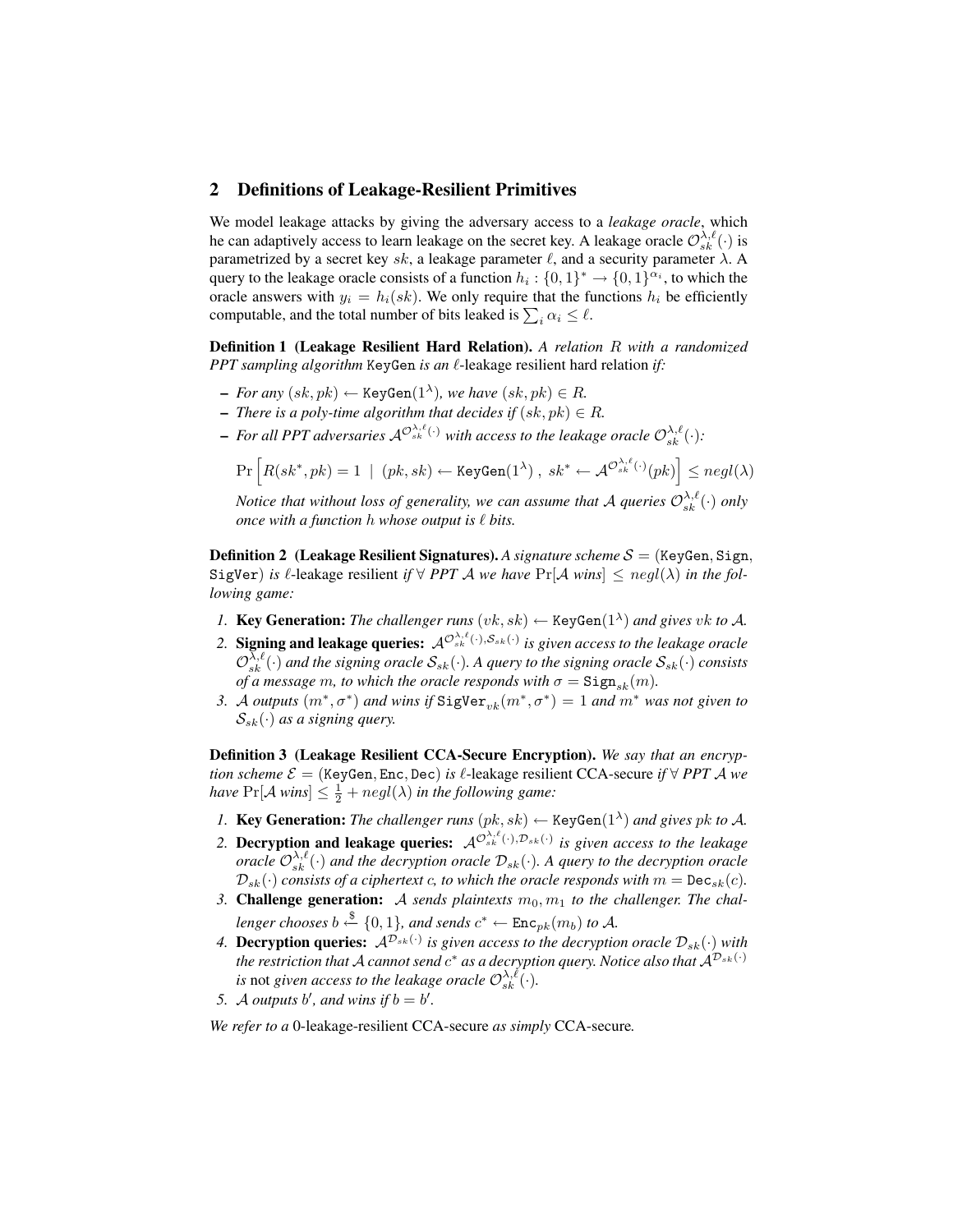Recall that we can define labeled CCA encryption in which a message is encrypted and decrypted according to a public label L. If an encryption scheme  $\mathcal{E} =$  (KeyGen, Enc, Dec) supports labels, we use the syntax  $Enc<sup>L</sup>(m)$  to denote the encryption of message m under label L. Similarly, we use  $\text{Dec}^L(c)$  to denote the decryption of ciphertext c under the label  $L$ . In this case, we extend the correctness of encryption/decryption to requiring that  $\text{Dec}^L(\text{Enc}^L(m)) = m$ . The security definition described in Definition [3](#page-7-1) can also be easily modified as follows. A query to the decryption oracle now consists of a ciphertext c and a label L, to which the oracle responds with  $m = \text{Dec}_{sk}^{L}(c)$ . In the challenge generation stage, A submits a label  $L^*$  as well as messages  $m_0, m_1$  and the challenger computes  $c^* \leftarrow \text{Enc}_{pk}^{L^*}(m_b)$  for  $b \stackrel{\$}{\leftarrow} \{0,1\}$ . Finally, in the second stage of decryption queries we require that the adversary is allowed to ask for decryptions of any ciphertext c under label L only subject to  $(L, c) \neq (L^*, c^*)$ .

Definition 4 (Leakage Resilient CPA-Secure Encryption). *We say that an encryption scheme*  $\mathcal{E} =$  (KeyGen, Enc, Dec) *is*  $\ell$ -leakage resilient CPA-secure *if*  $\forall$  *PPT A we have*  $Pr[\mathcal{A} \text{ wins}] \leq \frac{1}{2} + negl(\lambda)$  *in the game described above with the modification that* A does not have access to the decryption oracle  $\mathcal{D}_{sk}(\cdot)$ . If an encryption scheme is 0-leakage-resilient CPA-secure *we simply refer to it as being* CPA secure*.*

## <span id="page-8-0"></span>3 Simulation Extractability

We start by briefly recalling the notion of *non-interactive zero-knowledge (NIZK)* [\[8\]](#page-15-11). For our purposes, it will be slightly more convenient to use the notion of *(same-string) NIZK argument* from [\[57\]](#page-17-12). Note, however, that the definitions and constructions given in this section can be extended to the case of NIZK proofs.

Let R be an NP relation on pairs  $(x, y)$  with corresponding language  $L_R = \{y \mid \exists x$ s.t.  $(x, y) \in R$ . A *non-interactive zero-knowledge (NIZK) argument* for a relation R consists of three algorithms (Setup, Prove, Verify) with syntax:

- $-$  (CRS, TK)  $\leftarrow$  Setup $(1^{\lambda})$ : Creates a common reference string (CRS) and a trapdoor key to the CRS.
- $-\pi \leftarrow$  Prove<sub>CRS</sub> $(x, y)$ : Creates an argument that  $R(x, y) = 1$ .
- $-0/1 \leftarrow$  Verify<sub>CRS</sub> $(y, \pi)$ : Verifies whether or not the argument  $\pi$  is correct.

For the sake of clarity, we write Prove, Verify without the CRS in the subscript when the CRS can be inferred from the context. We require that the following properties hold:

- **Completeness:** For any  $(x, y) \in R$ , if  $(CRS, TK) \leftarrow$  Setup $(1^{\lambda})$ ,  $\pi \leftarrow$  Prove $(x, y)$ , then  $Verify(y, \pi) = 1$ .
- **Soundness:** For any PPT adversary  $\mathcal{A}$ ,  $Pr[Verify(y, \pi^*) = 1 \land y \notin L_R] \leq negl(\lambda)$ , where the probability is taken over  $(CRS, TK) \leftarrow \text{Setup}(1^{\lambda}), (y, \pi^*) \leftarrow \mathcal{A}(CRS)$ .

Composable Zero-Knowledge: There exists PPT simulator Sim such that, for any

- PPT adversary A we have  $\left|\Pr[\mathcal{A} \text{ wins}] \frac{1}{2}\right| \leq negl(\lambda)$  in the following game:
	- The challenger samples  $(CRS, TK) \leftarrow$  Setup $(1^{\lambda})$  and gives  $(CRS, TK)$  to A.
	- A chooses  $(x, y) \in R$  and gives these to the challenger.
	- The challenger samples  $\pi_0 \leftarrow \text{Prove}(x, y), \pi_1 \leftarrow \text{Sim}(y, \text{TK}), b \leftarrow \{0, 1\}$  and gives  $\pi_b$  to A.
	- A outputs a bit b and wins if  $\hat{b} = b$ .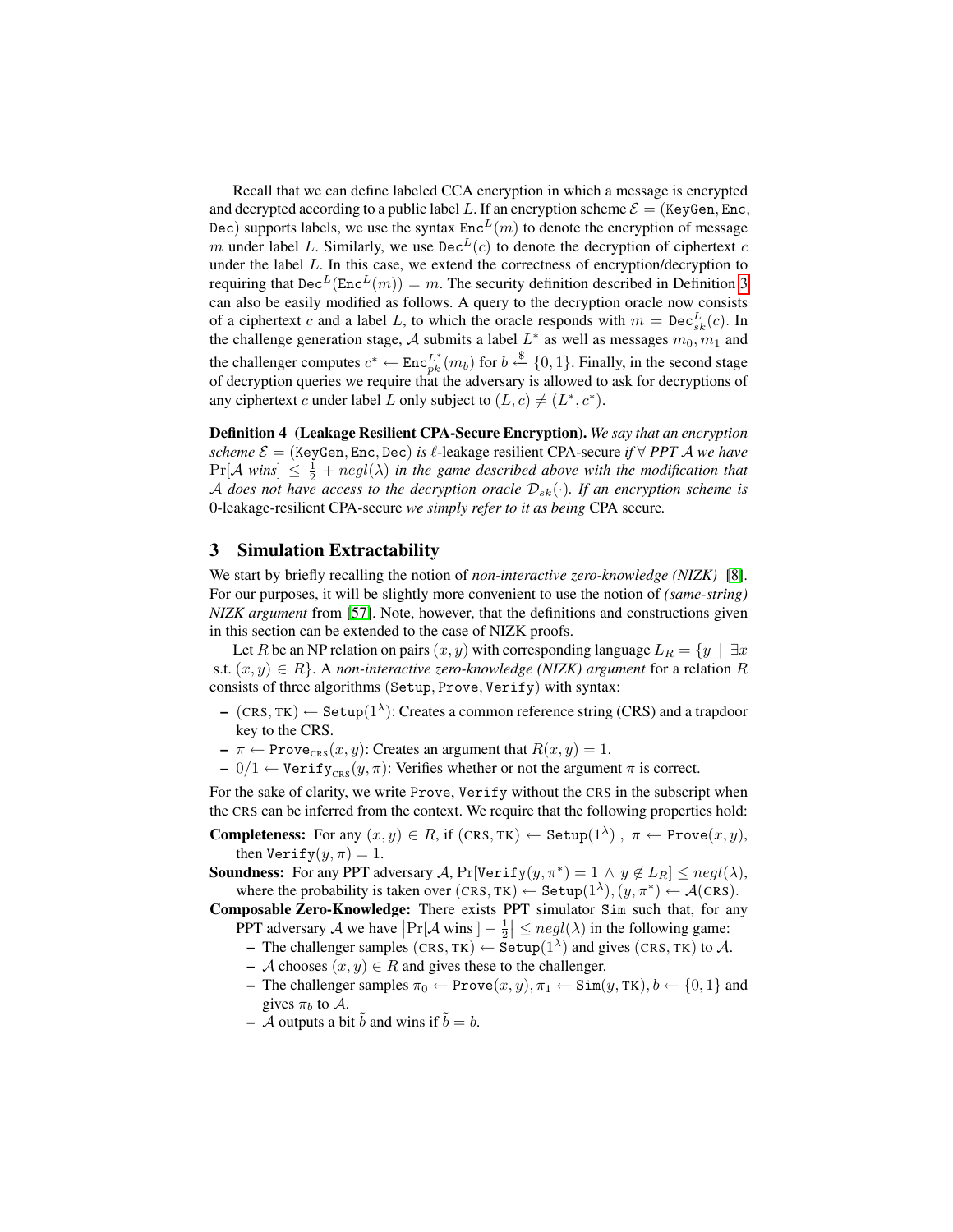We revisit the notion of simulation extractable NIZK arguments [\[58](#page-17-13)[,13](#page-15-12)[,50](#page-17-14)[,51](#page-17-15)[,31\]](#page-16-3), and define a new primitive called *true-simulation extractable* NIZK arguments. Apart from satisfying the properties described above, an NIZK argument is simulation extractable if there exists a PPT *extractor* Ext which given an additional trapdoor to the CRS, extracts a witness  $x'$  from any proof  $\pi$  produced by a malicious prover  $P^*$ , *even* if P <sup>∗</sup> has previously seen some *simulated proofs* for other statements. We make an important distinction between our new definition of *true*-simulation extractability, where all simulated proofs seen by P ∗ are only of *true* statements, and the stronger notion of *any*simulation extractability, where  $P^*$  can also see proofs of *false* statements. As we will see, the former notion is often simpler to construct and sufficient in our applications.

We extend our definition to f*-extractability*, where Ext only needs to output some function  $f(x')$  of a valid witness  $x'$ . We further extend this definition to support *labels*, so that the Prove, Verify, Sim, and Ext algorithms also take a public label L as input, and the correctness, soundness, and zero-knowlegde properties are updated accordingly. If  $\Pi = (Setup, Prove, Verify)$  is an NIZK argument with simulator Sim and extractor Ext, we write  $\text{Prove}^L$ ,  $\text{Verify}^L$ ,  $\text{Sim}^L$ ,  $\text{Ext}^L$  to denote proof, verification, simulation, and extraction under label L, respectively.

We start by defining a simulation oracle  $STM_{TK}(\cdot)$ . A query to the simulation oracle consists of a pair  $(x, y)$  and a label L. The oracle checks if  $(x, y) \in R$ . If true, it ignores x and outputs a simulated argument  $Sim<sup>L</sup>(TK, y)$ , and otherwise outputs ⊥. We now give a formal definition of true-simulation extractability.

Definition 5 (True-Simulation f-Extractability). *Let* f *be a fixed efficiently computable function and let*  $\Pi =$  (Setup, Prove, Verify) *be an NIZK argument for a relation* R*, satisfying the completeness, soundness and zero-knowledge properties above. We say that* Π *is* true-simulation f-extractable *(*f*-tSE) with labels if:* – *Apart from outputting a CRS and a trapdoor key,* Setup *also outputs an extraction*

- $key:$  (CRS, TK, EK)  $\leftarrow$  Setup $(1^{\lambda}).$
- $-$  There exists a PPT algorithm  $\text{Ext}(y, \varphi, \text{EK})$  such that for all  $P^*$ ,  $\Pr[P^* \text{ wins}] \leq$  $negl(\lambda)$  *in the following game:* 
	- 1. **Key Generation:** The challenger runs (CRS, TK, EK)  $\leftarrow$  Setup(1<sup> $\lambda$ </sup>) and gives CRS *to*  $P^*$ .
	- 2. **Simulation queries:**  $P^{*SIM_{TK}(\cdot)}$  is given access to the simulation oracle  $SIM_{TK}(\cdot)$ *, which it can adaptively access.*
	- 3. **Adversary Output:**  $P^*$  *outputs a tuple*  $(y^*, L^*, \varphi^*)$ .
	- 4. **Extraction:** The challenger runs  $z^* \leftarrow \text{Ext}^{L^*}(y^*, \varphi^*, \text{EK})$ .
	- 5.  $P^*$  wins if (a) the pair  $(y^*, L^*)$  was not part of a simulator query, (b)
	- $\texttt{Verify}^{L^*}(y^*,\varphi^*) \ = \ 1, \ and \ (c) \ for \ all \ x' \ such \ that \ f(x') \ = \ z^* \ \ we \ have$  $R(x', y^*) = 0.6$  $R(x', y^*) = 0.6$

<span id="page-9-1"></span>*In the case when* f *is the identity function, we simply say that* Π *is* true-simulation extractable (tSE)*.*

We give several variations of this new primitive. First, we define *one-time* simulation extractability, in which the adversary  $P^*$  is only given *a single* query to the simulation oracle  $STM_{TK}(\cdot)$ . Second, we define the notion of *strong* simulation extractability

<span id="page-9-0"></span> $6$  In other words, the adversary wins if the extractor fails to extract a good value  $z^*$  which corresponds to at least one valid witness  $x'$ ; i.e.  $f(x') = z^*$ . For the identity function,  $f(x) =$ x, this corresponds to the statement:  $R(z^*, y) = 0$ .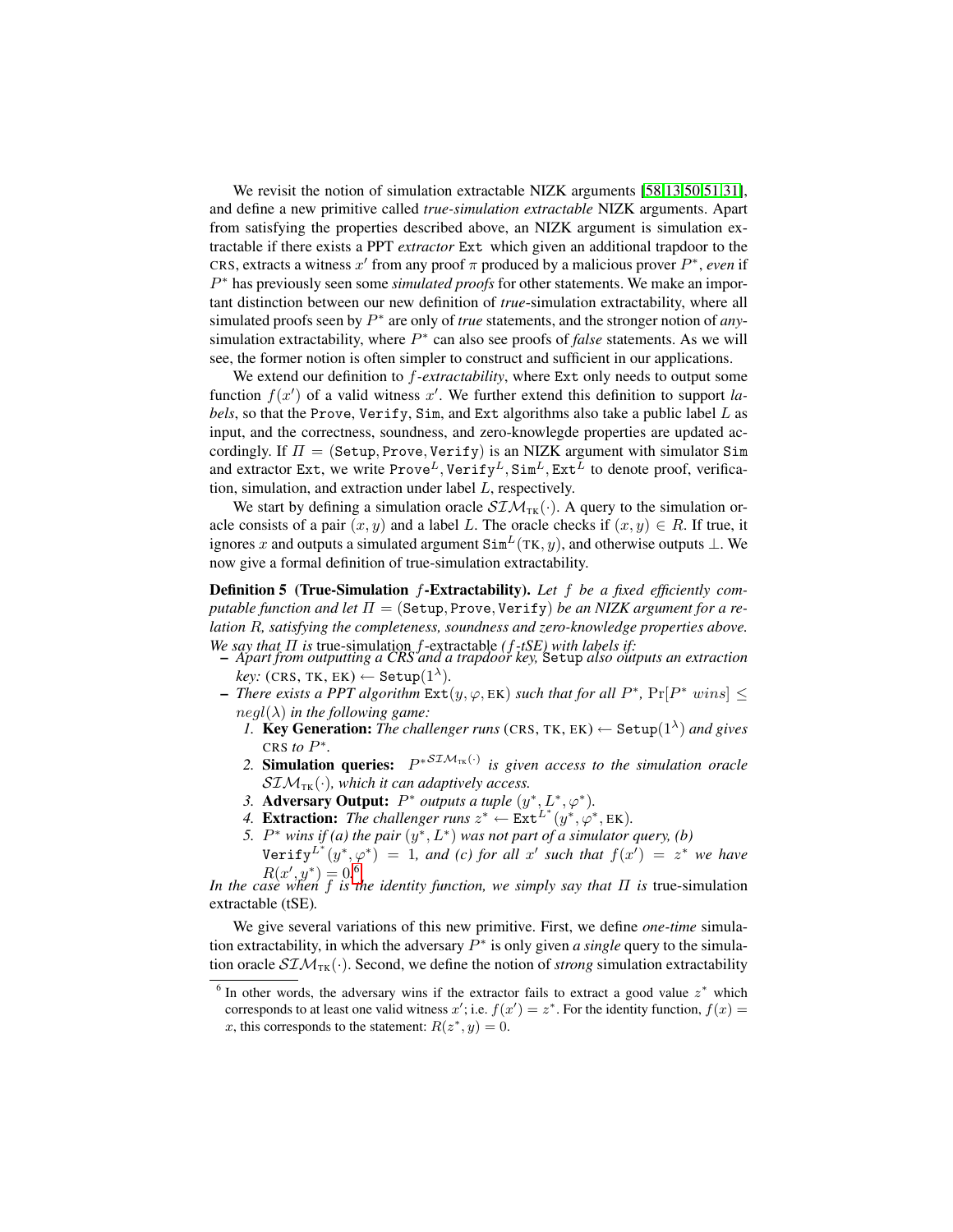by changing the winning condition so that  $P^*$  is now required to output a new statement/argument pair instead of a new statement. More formally, condition [5a](#page-9-1) becomes: the tuple  $(y^*, L^*, \varphi^*)$  is new, that is, either  $(y^*, L^*)$  was not part of a simulator query, or if it was, the argument  $\varphi^*$  is different from the one(s) given to  $P^*$  by  $\mathcal{SIM}_{TK}(\cdot)$ . We observe that we can generically construct strong  $f$ -tSE NIZK arguments from (standard) f-tSE NIZK arguments if we additionally use a strongly-secure one-time signature. In particular, the prover now computes the standard  $f$ -tSE argument, signs it, and attaches the verification key vk to the public label. To verify, we first check that the signature is valid and then verify the f-tSE argument.

Finally, we say that an NIZK argument Π is *any-simultation* f*-extractable (*f*-aSE)* (similar to the notion of simulation-sound extractability of [\[31\]](#page-16-3)) if the adversary  $P^*$ instead has access to a modified simulation oracle  $\mathcal{SIM}_{TK}(\cdot)$  that responds to all simulation queries without checking that  $R(x, y) = 1$  (and hence might also give simulated arguments of false statements). In this work we do not make use of this variation, but state it here because as we will see, this notion has been implicitly used in prior works. However, f-aSE is a stronger notion than f-tSE and is *not needed*, as we will show that f-tSE is sufficient in constructing leakage-resilient signatures and CCA-encryption.

### <span id="page-10-0"></span>4 Generic Constructions

In this section we give generic constructions of leakage-resilient hard relations, signatures, and CCA-secure encryption. In the latter two we use the  $f$ -tSE NIZK primitive that we defined in Section [3.](#page-8-0) Finally, we give a construction of  $f$ -tSE NIZK arguments.

LEAKAGE-RESILIENT HARD RELATIONS. We begin by showing how to generically construct leakage-resilient hard relations from SPR relations. Informally, we say that a relation R is *second-preimage resistant* (SPR) if given a random  $(x, y) \in R$  it is difficult to find  $x' \neq x$  such that  $(x', y) \in R$ . We formalize this in the following definition.

Definition 6 (Second-Preimage Resistant (SPR) Relation). *A relation* R *with a randomized PPT sampling algorithm* KeyGen *is* second-preimage resistant *if:*

- $\overline{\phantom{a}}$  *For any*  $(x, y) \leftarrow$  KeyGen $(1^{\lambda})$ *, we have*  $(x, y) \in R$ *.*
- $\blacksquare$  *There is a poly-time algorithm that decides if*  $(x, y) \in R$ *.*
- **−** *For any PPT algorithm A,*  $Pr[(x', y) \in R \land x' \neq x]$  ≤  $negl(\lambda)$ *, where the probability is taken over*  $(x, y) \leftarrow \text{KeyGen}(1^{\lambda}), x' \leftarrow \mathcal{A}(x, y)$ *.*

*We define the* average-case pre-image entropy *of the SPR relation to be*  $\mathbf{H}_{avg}(R)$  =  $\widetilde{\mathbf{H}}_{\infty}(X | Y)$  , where random variables  $(X, Y)$  are distributed according to KeyGen( $1^{\lambda}$ ). *(We refer the reader to the full version [\[18\]](#page-15-6) for the definition of*  $\mathbf{H}_{\infty}(X | Y)$ *.)* 

**Theorem 1.** If  $R(x, y)$  is an SPR relation, then it is also an  $\ell$ -leakage resilient hard *relation for*  $\ell = \mathbf{H}_{avg}(R) - \omega(\log \lambda)$ , where  $\lambda$  *is the security parameter.* 

LEAKAGE-RESILIENT SIGNATURES. We give a generic construction of leakage-resilient signatures based on leakage-resilient hard relations and tSE-NIZK arguments. Let  $R(x, y)$ be an  $\ell$ -leakage resilient hard relation with sampling algorithm KeyGen $_R(1^\lambda)$ . Let  $\Pi=$ (Setup, Prove, Verify) be a tSE-NIZK argument for relation  $R$  supporting labels. Consider the following signature scheme:

- KeyGen $(1^{\lambda})$ : Output  $sk = x$  and  $vk = (CRS, y)$  where  $(x,y) \leftarrow \texttt{KeyGen}_R(1^{\lambda}) \text{ , } (\texttt{CRS}, \texttt{TK}, \texttt{EK}) \leftarrow \texttt{Setup}(1^{\lambda}).$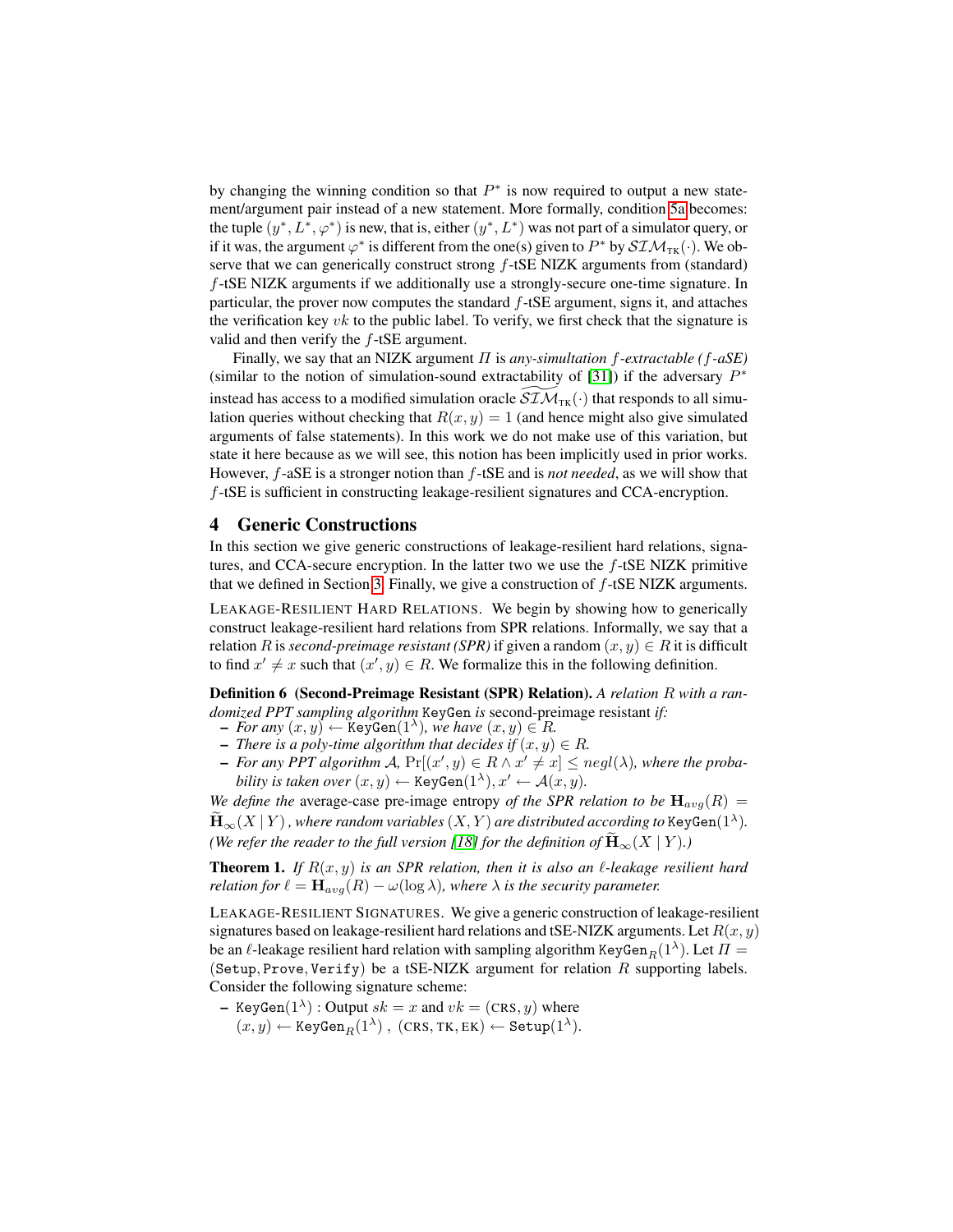$-$  Sign<sub>sk</sub> $(m)$ : Output  $\sigma = \varphi$  where  $\varphi \leftarrow$  Prove $^m(x, y)$ . (Note that m is the *label*.) – SigVer<sub>vk</sub> $(m, \sigma)$ : Output Verify<sup>m</sup> $(y, \sigma)$ .

**Theorem 2.** If  $R(x, y)$  is an  $\ell$ -leakage resilient hard relation and  $\Pi$  is a labeled tSE-*NIZK argument for R, then the above scheme is an*  $\ell$ *-leakage resilient signature scheme.* 

LEAKAGE-RESILIENT CCA-SECURE ENCRYPTION. We give a generic construction of leakage-resilient CCA-secure encryption from leakage-resilient CPA-secure encryption and strong f-tSE NIZK arguments. Let  $\mathcal{E} =$  (KeyGen, Enc, Dec) be an  $\ell$ -LR-CPA secure encryption scheme and let  $\Pi = (Setup, Prove, Verify)$  be a one-time strong f-tSE NIZK argument for the relation  $R_{enc} = \{((m, r), (pk, c)) \mid c = \text{Enc}_{pk}(m; r)\}.$ where  $f(m, r) = m$  (i.e. the extractor only needs to extract the message m, but not the randomness r of encryption). We show how to use  $\mathcal{E}, \Pi$  to construct an  $\ell$ -LR-CCA encryption scheme  $\mathcal{E}^*$ . Define  $\mathcal{E}^* =$  (KeyGen<sup>\*</sup>, Enc<sup>\*</sup>, Dec<sup>\*</sup>) by:

- KeyGen<sup>\*</sup>(1<sup> $\lambda$ </sup>): Output  $pk = (pk_0, CRs)$ ,  $sk = sk_0$  where  $(pk_0, sk_0) \leftarrow \texttt{KeyGen}(1^{\lambda})$ ,  $(\texttt{CRS}, \texttt{TK}, \texttt{EK}) \leftarrow \texttt{Setup}(1^{\lambda}).$
- $\textsf{Enc}_{pk}^*(m;r)$ : Output  $C = (c, \pi)$  where
- $c \leftarrow \texttt{Enc}_{pk_0}(m;r) \ , \ \pi \leftarrow \texttt{Prove}_{\texttt{CRS}}((pk_0, c), (m,r)).$
- $\texttt{- Dec}_{sk}^*(C)$ : Parse  $C = (c, π)$ . If π verifies output Dec<sub>sk</sub> $(c)$ , else output ⊥.

**Theorem 3.** Assume that  $\mathcal E$  is  $\ell$ -LR-CPA secure, and  $\Pi$  is a strong one-time  $f$ -tSE *NIZK argument for the relation*  $R_{enc}$  *where, for any witness*  $(m, r)$ *, we define*  $f(m, r)$  = m. Then the scheme  $\mathcal{E}^*$  defined above is l-LR-CCA secure.

We note that if the tSE NIZK construction allows labels, then we can naturally extend our construction above to yield a  $\ell$ -LR-CCA encryption *with labels*, by simply putting the encryption labels into the NIZK proofs (and using them to verify the proofs).

TRUE-SIMULATION  $f$ -EXTRACTABLE ( $f$ -TSE) NIZK. Let f be any efficiently computable function, and let  $R(x, y)$  be an NP relation. We show how to construct an f-tSE NIZK argument  $\Psi$  from any labeled CCA-secure encryption scheme, and (standard) NIZK arguments. Let  $\mathcal{E} =$  (KeyGen, Enc, Dec) be a CCA-secure encryption scheme supporting labels, and let  $\Pi = (\texttt{Setup}_{\Pi}, \texttt{Prove}_{\Pi}, \texttt{Verify}_{\Pi})$  be an NIZK argument for the relation  $R_{\Pi} = \{ (x, r), (y, c, pk, L) \mid R(x, y) = 1 \land c = \text{Enc}_{pk}^{L}(f(x); r) \}.$ We define  $f$ -tSE NIZK argument  $\Psi$  (supporting labels) as follows:

- $\texttt{-}$  Setup $(1^{\lambda})$  : Output CRS  $=$   $(\texttt{CRS}_{\Pi}, pk)$ , TK  $=$  TK $_{\Pi}, \texttt{EK}$   $= sk$  where  $(pk, sk) \leftarrow \texttt{KeyGen}(1^{\lambda})$  ,  $(\texttt{CRS}_{\Pi}, \texttt{TK}_{\Pi}) \leftarrow \texttt{Setup}_{\Pi}(1^{\lambda}).$
- Prove $L(x, y; r)$ : Output  $\varphi = (c, \pi)$  where
- $c \leftarrow {\tt Enc}_{pk}^L(f(x); r)$  ,  $\pi \leftarrow {\tt Prove}_{\Pi}((x,r),(y,c,pk,L)).$
- Verify $L^L(y, \varphi)$ : Parse  $\varphi = (c, \pi)$  and run Verify $\pi((y, c, pk, L), \pi)$ .

Theorem 4. *If* E *is a labeled CCA-secure encryption scheme and* Π *is an NIZK argument for relation*  $R_{\Pi}$ *, then*  $\Psi$  *is a f-tSE NIZK argument for relation*  $R$ *.* 

COMPARISON OF OUR GENERIC CONSTRUCTIONS TO PRIOR WORK. The idea of using an SPR relation to construct leakage-resilient hard relations was implicit in [\[4](#page-15-1)[,42\]](#page-17-1), and explicitly described in [\[5\]](#page-15-13) for the case of leakage-resilient one-way functions.

Our constructions of leakage-resilient CCA encryption and signatures from tSE NIZKs bear significant resemblance to prior constructions. In particular, we observe that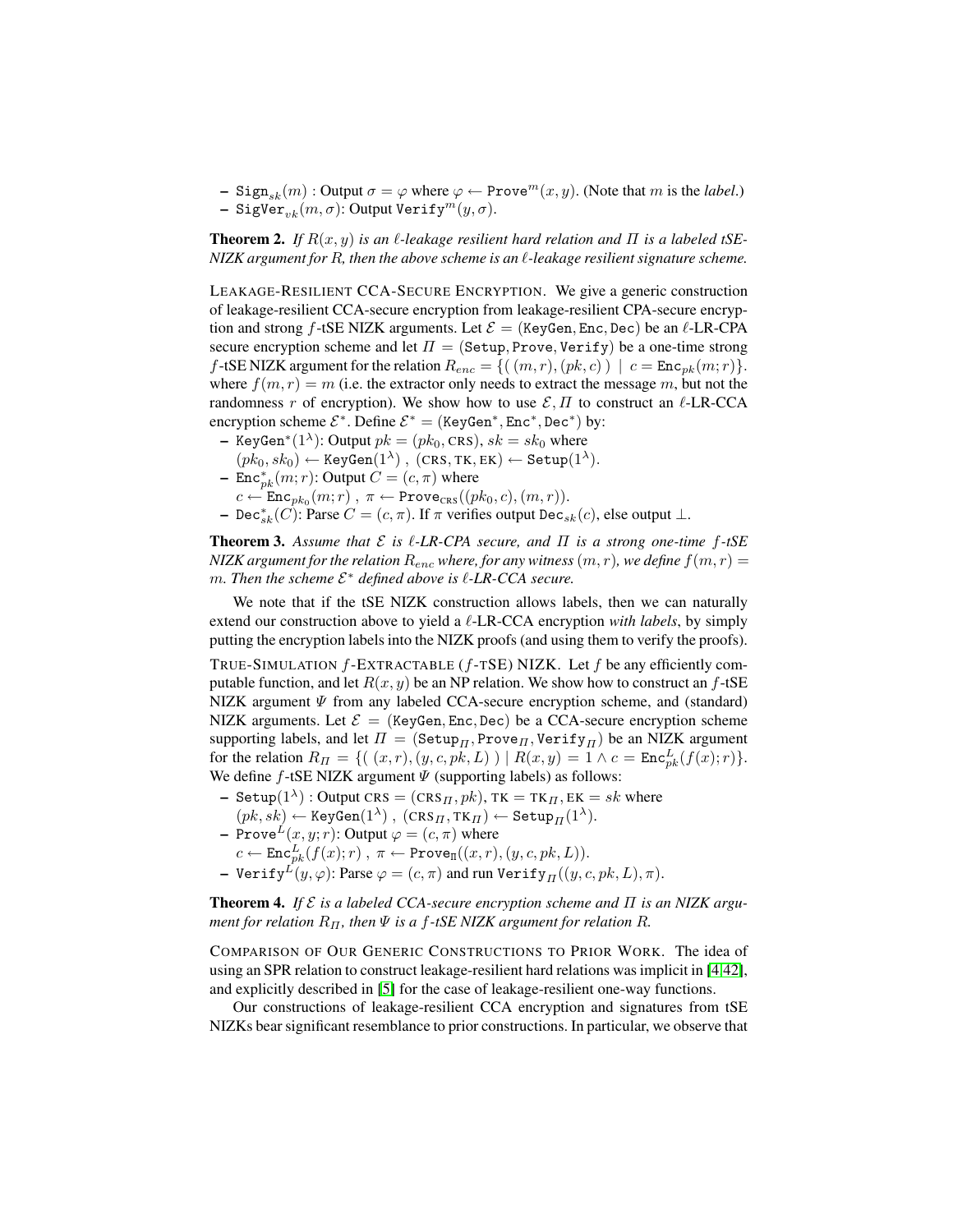an alternate construction of tSE NIZK could be achieved by using a CPA-encryption scheme instead of a CCA one, and a ss-NIZK argument system [\[56\]](#page-17-5) instead of a standard one. In fact, the resulting construction would yield an *any*-simulation extractable (aSE) NIZK argument. This instantiation of aSE NIZKs is implicitly used by [\[42\]](#page-17-1) in their construction of leakage-resilient signatures. It is also used implicitly in the Naor-Yung "double-decryption" paradigm [\[49,](#page-17-6)[55,](#page-17-7)[56](#page-17-5)[,45\]](#page-17-16) for CCA security, which was later used in [\[48\]](#page-17-0) to construct leakage-resilient CCA-encryption. However, as we have seen, tSE is sufficient for constructing *both* leakage-resilient signatures and CCA-encryption and thus, the stronger notion of aSE is not needed. Furthermore, given the current state of efficient encryption schemes and NIZK, the difference in efficiency between ss-NIZK and standard NIZK is *significantly* greater than the difference between CCA and CPA-secure encryption<sup>[7](#page-12-1)</sup>, thus making tSE superior in both simplicity and efficiency.

We note that our construction of tSE NIZKs (based on CCA-encryption and standard NIZKs) was implicitly used by [\[31\]](#page-16-3) to construct signatures of group elements, and by [\[11\]](#page-15-5) to construct efficient CCA-encryption with key-dependent message (KDM) security from KDM-secure CPA-encryption. Still, the abstraction of tSE has not been explicitly defined in prior work despite its apparent usefulness.

## <span id="page-12-0"></span>5 Instantiations

ASSUMPTIONS. We review several standard hardness assumptions on which we will base our constructions.

**Decisional Diffie-Hellman (DDH).** Let  $\mathbb G$  be a group of prime order  $q.$  Let  $g_1, g_2 \stackrel{\$}{\leftarrow} \mathbb G$ and  $r, r_1, r_2 \stackrel{\$}{\leftarrow} \mathbb{Z}_q$ . The decisional Diffie-Hellman (DDH) assumption states that the following two distributions are computationally indistinguishable:  $(G, g_1, g_2, g_1^{r_1}, g_2^{r_2})$ and  $(\mathbb{G}, g_1, g_2, g_1^r, g_2^r)$ .

Let  $\mathbb{G}_1, \mathbb{G}_2, \mathbb{G}_T$  be groups of prime order q and let  $e : \mathbb{G}_1 \times \mathbb{G}_2 \to \mathbb{G}_T$  be a nondegenerate efficiently computable bilinear map.

Symmetric External Diffie-Hellman (SXDH) [\[59,](#page-17-17)[9,](#page-15-14)[6,](#page-15-15)[26](#page-16-15)[,61\]](#page-17-18). The symmetric external Diffie-Hellman assumption (SXDH) is that the DDH problem is hard in *both*  $\mathbb{G}_1$  and  $\mathbb{G}_2$ . The assumption is clearly invalid for symmetric pairings (when  $\mathbb{G}_1 = \mathbb{G}_2$ ), but is believed to hold when there is no efficiently computable mapping between  $\mathbb{G}_1$  and  $\mathbb{G}_2$ .

K-Linear [\[37,](#page-16-16)[60\]](#page-17-19) and DLIN [\[9\]](#page-15-14). Let  $\mathbb G$  be a group of primer order q and let  $K \geq 1$  be constant. Let  $g_0, g_1, \ldots, g_K \stackrel{\$}{\leftarrow} \mathbb{G}$  and  $x_0, x_2, \ldots, x_K \stackrel{\$}{\leftarrow} \mathbb{Z}_q$ . The K-Linear assumption states that the following two distributions are computationally indistinguishable:  $(\mathbb{G}, g_0, g_1, \ldots, g_K, g_1^{x_1}, \ldots, g_K^{x_K}, g_0^{x_0})$ , and  $(\mathbb{G}, g_0, g_1, \ldots, g_K, g_1^{x_1}, \ldots, g_K^{x_K}, g_0^X)$ , with  $X = \sum_{i=1}^{K} x_i$ . Note that for  $K = 1$ , the K-Linear is the same as DDH, and that it does not hold when working with symmetric pairings. In that setting, the 2-Linear assumption is usually assumed to hold, and is often referred to as the Decisional Linear (DLIN) assumption. *Throughout this paper we assume the* K*-Linear assumption holds in both*  $\mathbb{G}_1$  and  $\mathbb{G}_2$ , which is the case when working with symmetric pairings, and slightly abuse *notation when*  $K = 1$  *and assume SXDH holds in that case.* 

<span id="page-12-1"></span> $<sup>7</sup>$  Informally, the difference between CCA and CPA-secure encryption is only 2 group elements,</sup> whereas the size of a ss-NIZK proof is *more than twice* the size of a standard NIZK proof.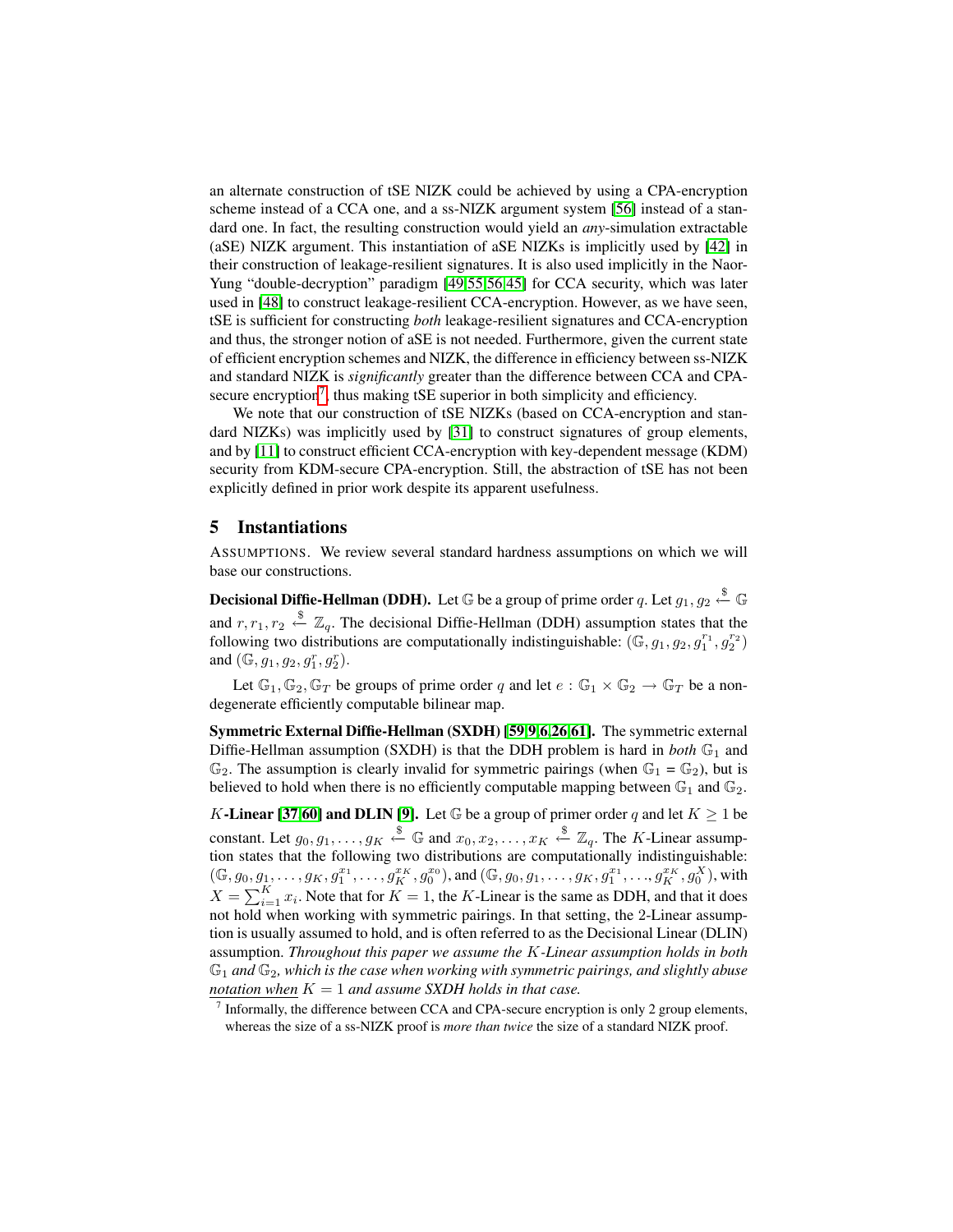OUR INSTANTIATIONS. We show efficient instantiations of the leakage-resilient signature and CCA-secure encryption constructions described in Section [4.](#page-10-0) For each scheme, we give two instantiations based on bilinear maps: one secure under the SXDH assumption, and a second, secure under the DLIN assumption. The first can be used with asymmetric pairings, while the second applies to the case of symmetric pairings. We give details of all instantiations in the full version [\[18\]](#page-15-6) but give a high-level idea below.

Signatures. Recall that to instantiate the signature scheme from Section [4,](#page-10-0) we need a leakage-resilient hard relation  $R$  (which we will derive from an SPR relation) and a truesimulation extractable (tSE) NIZK argument, which we build from CCA-secure encryption and a standard NIZK argument for the relation  $\{(x, r), (y, c, pk, L)\}\|R(x, y)\| = 1$  $\wedge c = \text{Enc}_{pk}^{L}(f(x); r)$ . We show our choice of instantiations for these components:

- *CCA-Secure Encryption:* Under both the SXDH and DLIN assumptions, we use efficient encryption schemes in the style of Cramer-Shoup [\[14,](#page-15-16)[60\]](#page-17-19).
- *NIZK Argument:* We use the Groth-Sahai proof system [\[33\]](#page-16-2), which can be instantiated both under SXDH and DLIN.
- *SPR Relation:* Previous constructions of leakage-resilient primitives use the SPR function  $g_1^{x_1} g_2^{x_2} \dots g_n^{x_n}$ . However, this function has the problem that the witness lies in the exponent. This means that we cannot combine it with an encryption scheme for elements in G (unless each witness component is committed bit by bit which, among other things, results in proofs growing linearly with the security parameter), and unfortunately encryption schemes for messages in  $\mathbb{Z}_q$  cannot be combined with the Groth-Sahai system. We therefore construct two new SPR relations based on pairing-product equations. For our SXDH instantiation, we use the relation  $e(h_1, x_1)$   $e(h_2, x_2) \dots e(h_n, x_n) = e(y, \tilde{g})$ , where  $\tilde{g}$  is a generator of  $\mathbb{G}_2$ . We prove that this relation is SPR under the SXDH assumption. In the DLIN case, we use the relation:  $e(h_1, x_1) e(h_2, x_2) \dots e(h_n, x_n) = e(y_1, g)$ ,  $e(h_1, x_1) e(h_2, x_2)$ ...  $e(h_n, x_n) = e(y_2, g)$ , where g is a generator of G. We prove that this relation is SPR under the DLIN assumption. To achieve a  $(1 - \epsilon)$  leakage ratio, we let n (the number of witness components) in the SPR relation be inversely proportional to  $\epsilon$ .

**Theorem 5.** Let  $\mathbb{G}_1$ ,  $\mathbb{G}_2$  be groups of primer order q. For any  $\epsilon > 0$ , there exists a  $(1 - \epsilon)|sk|$ -leakage resilient signature scheme, secure under the SXDH assumption, *using signatures consisting of*  $(9/\epsilon)(1 + \omega(\log \lambda)/\log q) + 24$  *group elements and* 2 *elements in*  $\mathbb{Z}_q$ *. Similarly, for any*  $\epsilon > 0$ *, there exists a*  $(1 - \epsilon)|sk|$ *-leakage resilient signature scheme, secure under the DLIN assumption, using signatures consisting of*  $(19/\epsilon)(2 + \omega(\log \lambda)/\log q) + 70$  *group elements and 6 elements in*  $\mathbb{Z}_q$ *.* 

CCA-Secure Encryption. Recall that for leakage-resilient encryption, we need leakageresilient CPA-secure encryption, standard CCA-secure encryption and strong tSE NIZK, which we can get from combining regular tSE NIZK with a strong one-time signature. We build regular tSE NIZK from CCA-secure encryption and regular NIZK. We describe our choices for each of these below.

– *LR-CPA-Secure Encryption:* We construct a new leakage-resilient CPA-secure encryption scheme for our purpose in the style of ElGamal (similar to ones used in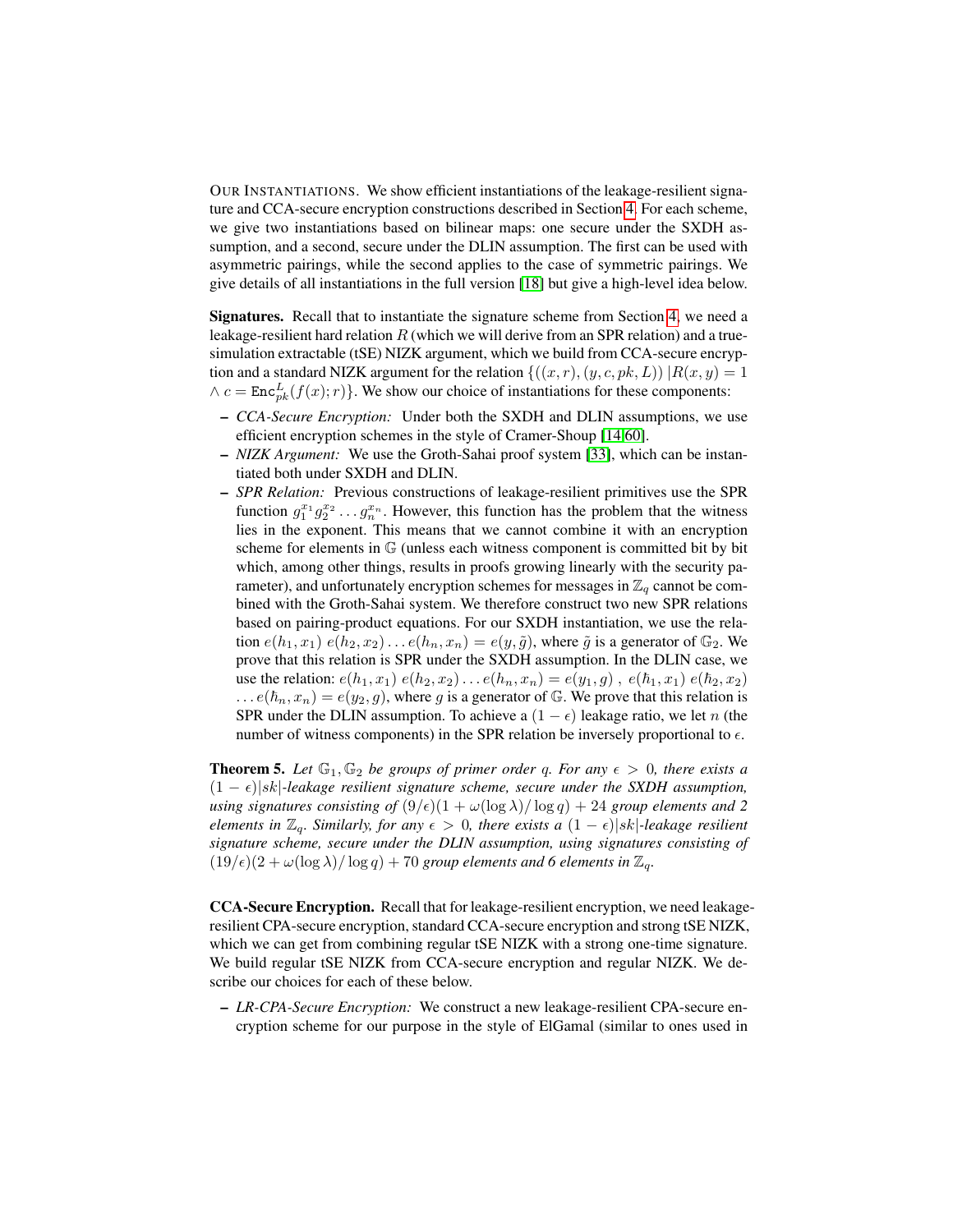[\[48](#page-17-0)[,11\]](#page-15-5) but making it more efficient). The leakage that our new CCA-secure encryption tolerates is the same as the leakage tolerated by the CPA-secure scheme. Informally, we achieve a  $(1-\epsilon)$  leakage ratio in the CPA-secure scheme by increasing the number of generators used in the public key and ciphertext. This number will be inversely proportional to  $\epsilon$ .

- *CCA-Secure Encryption:* Under both the SXDH and DLIN assumptions, we use efficient encryption schemes in the style of Cramer-Shoup [\[14,](#page-15-16)[60\]](#page-17-19).
- *NIZK Argument:* We use the Groth-Sahai proof system [\[33\]](#page-16-2), which can be instantiated both under SXDH and DLIN.
- *One-Time Signature:* We observe that *any* strong one-time signature secure under these assumptions can be used. Here, we opt for the scheme of [\[31\]](#page-16-3), secure under the Discrete Log assumption (implied by both SDXH and DLIN), because its signature size is small, namely 2 elements in  $\mathbb{Z}_q$ .

**Theorem 6.** Let  $\mathbb{G}_1, \mathbb{G}_2$  be groups of primer order q. For any  $\epsilon > 0$ , there exists a  $(1 - \epsilon)|sk|$ -leakage resilient encryption scheme, secure under the SXDH assumption, *using ciphertexts consisting of*  $\left(\frac{2}{\epsilon}\right)(2 + \lambda/\log q) + 15$  *group elements and 2 elements in*  $\mathbb{Z}_q$ *. Similarly, for any*  $\epsilon > 0$ *, there exists a*  $(1 - \epsilon)|sk|$ *-leakage resilient encryption scheme, secure under the DLIN assumption, using ciphertexts consisting of*  $(3/\epsilon)(3 +$  $\lambda/\log q$ ) + 34 *group elements and 2 elements in*  $\mathbb{Z}_q$ .

# <span id="page-14-0"></span>6 Other Applications

Once we have efficient leakage-flexible signature schemes, we observe that the standard signature-based ID scheme, where the verifier asks the prover to sign a random message, easily extends to the leakage setting. Moreover, the resulting actively secure ID scheme inherits its relative leakage from the corresponding signature scheme, and satisfies the strongest notion of "anytime-leakage" [\[4\]](#page-15-1), where the leakage can occur even during the impersonation attack. Although our method is pretty simple, we notice that the other two popular methods of building ID schemes — the use of  $\Sigma$ -protocols for hard relations analyzed in [\[4\]](#page-15-1) (see first two rows of Tables [3\)](#page-4-1), and the use of CCA-secure encryption (where the prover decrypts a random challenge ciphertext) — inherently do not allow us to obtain optimal results, even when instantiated with leakage-flexible hard relations or CCA-encryption schemes.

Finally, we obtain two efficient leakage-flexible AKA protocols. First, similarly to the case of ID schemes, we can obtain leakage-resilient AKA schemes from any leakage-resilient signature scheme, as formally explained in [\[4\]](#page-15-1). The idea is to essentially sign every flow of a standard Diffie-Hellman-based protocol, but with a leakageresilient signature scheme. We notice, though, that the resulting protocol is not *deniable*. Namely, the transcript of the protocol leaves irrefutable evidence that the protocol took place. Motivated by this deficiency, we design another general AKA protocol based on CCA-encryption. The details are given in the full version [\[18\]](#page-15-6), but, intuitively, the parties encrypt the flows of the standard Diffie-Hellman-based protocol, effectively proving their identities by successfully re-encrypting the appropriate flows. Although we do not formalize this, this protocols is "deniable", because the transcript of the protocol can be simulated without the knowledge of parties' secret keys. To the best of our knowledge, this protocol was not suggested and analyzed even in the leakage-free setting, where it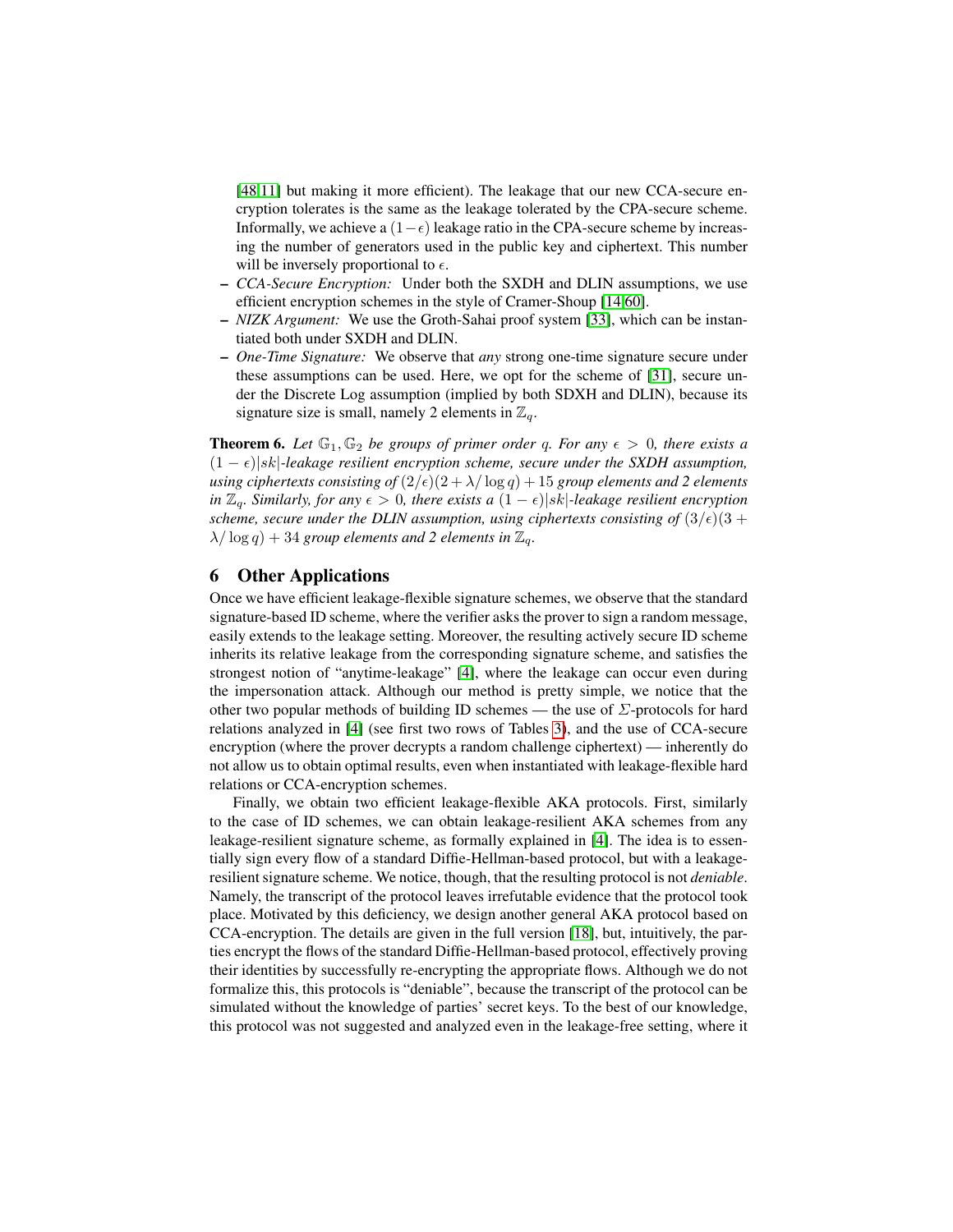appears interesting already. Here we actually show that our (new) deniable AKA protocol works even in the presence of leakage.

#### Aknowledgments

We would like to thank Victor Shoup for helpful discussions, as well as the anonymous reviewers for their useful suggestions.

## References

- <span id="page-15-17"></span>1. *44th Symposium on Foundations of Computer Science (FOCS 2003), 11-14 October 2003, Cambridge, MA, USA, Proceedings*. IEEE Computer Society, 2003.
- <span id="page-15-0"></span>2. A. Akavia, S. Goldwasser, and V. Vaikuntanathan. Simultaneous hardcore bits and cryptography against memory attacks. In O. Reingold, editor, *TCC*, volume 5444 of *LNCS*, pages 474–495. Springer, 2009.
- <span id="page-15-4"></span>3. J. Alwen, Y. Dodis, M. Naor, G. Segev, S. Walfish, and D. Wichs. Public-key encryption in the bounded-retrieval model. In Gilbert [\[28\]](#page-16-17), pages 113–134.
- <span id="page-15-1"></span>4. J. Alwen, Y. Dodis, and D. Wichs. Leakage-resilient public-key cryptography in the bounded-retrieval model. In Halevi [\[35\]](#page-16-18), pages 36–54.
- <span id="page-15-13"></span>5. J. Alwen, Y. Dodis, and D. Wichs. Survey: Leakage resilience and the bounded retrieval model. In *ICITS*, 2009.
- <span id="page-15-15"></span>6. L. Ballard, M. Green, B. de Medeiros, and F. Monrose. Correlation-resistant storage via keyword-searchable encryption. Cryptology ePrint Archive, Report 2005/417, 2005.
- <span id="page-15-3"></span>7. E. Biham and A. Shamir. Differential fault analysis of secret key cryptosystems. In B. S. K. Jr., editor, *CRYPTO*, volume 1294 of *LNCS*, pages 513–525. Springer, 1997.
- <span id="page-15-11"></span>8. M. Blum, P. Feldman, and S. Micali. Non-interactive zero-knowledge and its applications (extended abstract). In *STOC*, pages 103–112. ACM, 1988.
- <span id="page-15-14"></span>9. D. Boneh, X. Boyen, and H. Shacham. Short group signatures. In M. K. Franklin, editor, *CRYPTO*, volume 3152 of *LNCS*, pages 41–55. Springer, 2004.
- <span id="page-15-2"></span>10. D. Boneh, R. A. DeMillo, and R. J. Lipton. On the importance of checking cryptographic protocols for faults (extended abstract). In W. Fumy, editor, *EUROCRYPT*, volume 1233 of *LNCS*, pages 37–51. Springer, 1997.
- <span id="page-15-5"></span>11. J. Camenisch, N. Chandran, and V. Shoup. A public key encryption scheme secure against key dependent chosen plaintext and adaptive chosen ciphertext attacks. In Joux [\[39\]](#page-16-19), pages 351–368.
- <span id="page-15-8"></span>12. R. Canetti, Y. Dodis, S. Halevi, E. Kushilevitz, and A. Sahai. Exposure-resilient functions and all-or-nothing transforms. In B. Preneel, editor, *EUROCRYPT*, volume 1807 of *LNCS*, pages 453–469. Springer, 2000.
- <span id="page-15-12"></span>13. R. Canetti, Y. Lindell, R. Ostrovsky, and A. Sahai. Universally composable two-party and multi-party secure computation. In *STOC*, pages 494–503, 2002.
- <span id="page-15-16"></span>14. R. Cramer and V. Shoup. A practical public key cryptosystem provably secure against adaptive chosen ciphertext attack. In H. Krawczyk, editor, *CRYPTO*, volume 1462 of *LNCS*, pages 13–25. Springer, 1998.
- <span id="page-15-7"></span>15. R. Cramer and V. Shoup. Universal hash proofs and a paradigm for adaptive chosen ciphertext secure public-key encryption. In L. R. Knudsen, editor, *EUROCRYPT*, volume 2332 of *LNCS*, pages 45–64. Springer, 2002.
- <span id="page-15-9"></span>16. G. D. Crescenzo, R. J. Lipton, and S. Walfish. Perfectly secure password protocols in the bounded retrieval model. In Halevi and Rabin [\[36\]](#page-16-20), pages 225–244.
- <span id="page-15-10"></span>17. Y. Dodis, S. Goldwasser, Y. T. Kalai, C. Peikert, and V. Vaikuntanathan. Public-key encryption schemes with auxiliary inputs. In Micciancio [\[47\]](#page-17-20), pages 361–381.
- <span id="page-15-6"></span>18. Y. Dodis, K. Haralambiev, A. Lopez-Alt, and D. Wichs. Efficient public-key cryptography in the presence of key leakage. Cryptology ePrint Archive, Report 2010/154, 2010.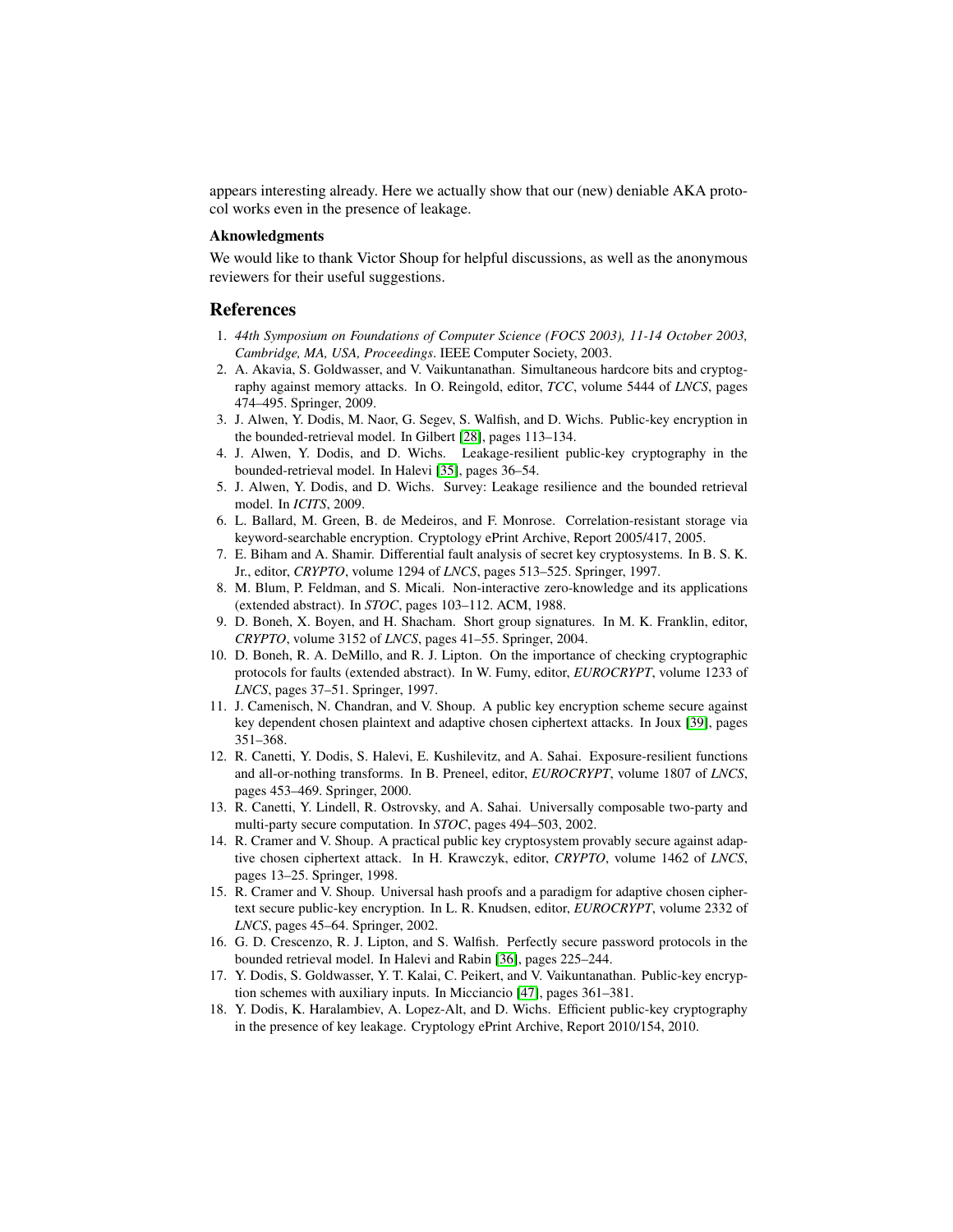- <span id="page-16-13"></span>19. Y. Dodis, Y. T. Kalai, and S. Lovett. On cryptography with auxiliary input. In M. Mitzenmacher, editor, *STOC*, pages 621–630. ACM, 2009.
- <span id="page-16-7"></span>20. Y. Dodis, A. Sahai, and A. Smith. On perfect and adaptive security in exposure-resilient cryptography. In Pfitzmann [\[52\]](#page-17-21), pages 301–324.
- <span id="page-16-12"></span>21. S. Dziembowski. Intrusion-resilience via the bounded-storage model. In Halevi and Rabin [\[36\]](#page-16-20), pages 207–224.
- <span id="page-16-10"></span>22. S. Dziembowski and K. Pietrzak. Leakage-resilient cryptography. In *FOCS*, pages 293–302. IEEE Computer Society, 2008.
- <span id="page-16-11"></span>23. S. Faust, E. Kiltz, K. Pietrzak, and G. N. Rothblum. Leakage-resilient signatures. In Micciancio [\[47\]](#page-17-20), pages 343–360.
- <span id="page-16-9"></span>24. S. Faust, T. Rabin, L. Reyzin, E. Tromer, and V. Vaikuntanathan. Protecting circuits from leakage: the computationally-bounded and noisy cases. In Gilbert [\[28\]](#page-16-17), pages 135–156.
- <span id="page-16-5"></span>25. A. Fiat and A. Shamir. How to prove yourself: Practical solutions to identification and signature problems. In A. M. Odlyzko, editor, *CRYPTO*, volume 263 of *LNCS*, pages 186– 194. Springer, 1986.
- <span id="page-16-15"></span>26. S. D. Galbraith and V. Rotger. Easy decision-diffie-hellman groups. *LMS Journal of Computation and Mathematics*, 7:2004, 2004.
- <span id="page-16-0"></span>27. K. Gandolfi, C. Mourtel, and F. Olivier. Electromagnetic analysis: Concrete results. In Çetin Kaya Koc¸, D. Naccache, and C. Paar, editors, *CHES*, volume 2162 of *LNCS*, pages 251–261. Springer, 2001.
- <span id="page-16-17"></span>28. H. Gilbert, editor. *Advances in Cryptology - EUROCRYPT 2010, 29th Annual International Conference on the Theory and Applications of Cryptographic Techniques, French Riviera, May 30 - June 3, 2010. Proceedings*, volume 6110 of *LNCS*. Springer, 2010.
- <span id="page-16-14"></span>29. S. Goldwasser, Y. Kalai, C. Peikert, and V. Vaikuntanathan. Robustness of the learning with errors assumption. In *Innovations in Computer Science (ICS)*, 2010.
- <span id="page-16-6"></span>30. S. Goldwasser and Y. T. Kalai. On the (in)security of the fiat-shamir paradigm. In *FOCS* [\[1\]](#page-15-17), pages 102–.
- <span id="page-16-3"></span>31. J. Groth. Simulation-sound nizk proofs for a practical language and constant size group signatures. In X. Lai and K. Chen, editors, *ASIACRYPT*, volume 4284 of *LNCS*, pages 444– 459. Springer, 2006.
- <span id="page-16-4"></span>32. J. Groth. Fully anonymous group signatures without random oracles. In K. Kurosawa, editor, *ASIACRYPT*, volume 4833 of *LNCS*, pages 164–180. Springer, 2007.
- <span id="page-16-2"></span>33. J. Groth and A. Sahai. Efficient non-interactive proof systems for bilinear groups. In N. P. Smart, editor, *EUROCRYPT*, volume 4965 of *LNCS*, pages 415–432. Springer, 2008.
- <span id="page-16-1"></span>34. J. A. Halderman, S. D. Schoen, N. Heninger, W. Clarkson, W. Paul, J. A. Calandrino, A. J. Feldman, J. Appelbaum, and E. W. Felten. Lest we remember: cold-boot attacks on encryption keys. *Commun. ACM*, 52(5):91–98, 2009.
- <span id="page-16-18"></span>35. S. Halevi, editor. *Advances in Cryptology - CRYPTO 2009, 29th Annual International Cryptology Conference, Santa Barbara, CA, USA, August 16-20, 2009. Proceedings*, volume 5677 of *LNCS*. Springer, 2009.
- <span id="page-16-20"></span>36. S. Halevi and T. Rabin, editors. *Theory of Cryptography, Third Theory of Cryptography Conference, TCC 2006, New York, NY, USA, March 4-7, 2006, Proceedings*, volume 3876 of *LNCS*. Springer, 2006.
- <span id="page-16-16"></span>37. D. Hofheinz and E. Kiltz. Secure hybrid encryption from weakened key encapsulation. In A. Menezes, editor, *CRYPTO*, volume 4622 of *LNCS*, pages 553–571. Springer, 2007.
- <span id="page-16-8"></span>38. Y. Ishai, A. Sahai, and D. Wagner. Private circuits: Securing hardware against probing attacks. In D. Boneh, editor, *CRYPTO*, volume 2729 of *LNCS*, pages 463–481. Springer, 2003.
- <span id="page-16-19"></span>39. A. Joux, editor. *Advances in Cryptology - EUROCRYPT 2009, 28th Annual International Conference on the Theory and Applications of Cryptographic Techniques, Cologne, Germany, April 26-30, 2009. Proceedings*, volume 5479 of *LNCS*. Springer, 2009.